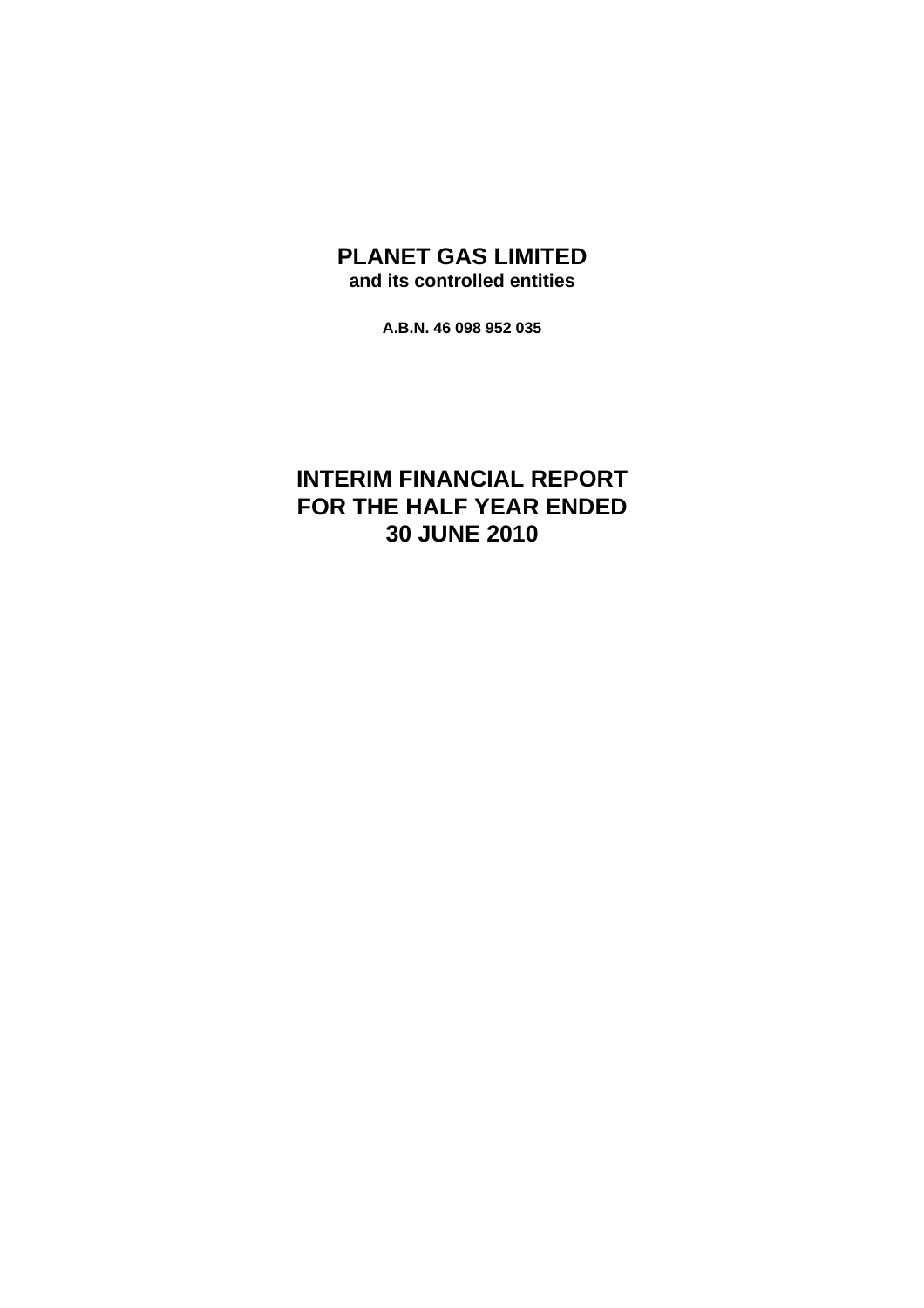# **CONTENTS**

## **Page**

| Directors' Report                                           | 1  |
|-------------------------------------------------------------|----|
| Consolidated Interim Statement of Comprehensive Income      | 11 |
| Consolidated Interim Statement of Changes in Equity         | 12 |
| <b>Consolidated Interim Statement of Financial Position</b> | 13 |
| Consolidated Interim Statement of Cash Flows                | 14 |
| Notes to the Financial Statements                           | 15 |
| Directors' Declaration                                      | 22 |
| Independent Auditor's Review Report                         | 23 |
| Corporate Directory                                         | 24 |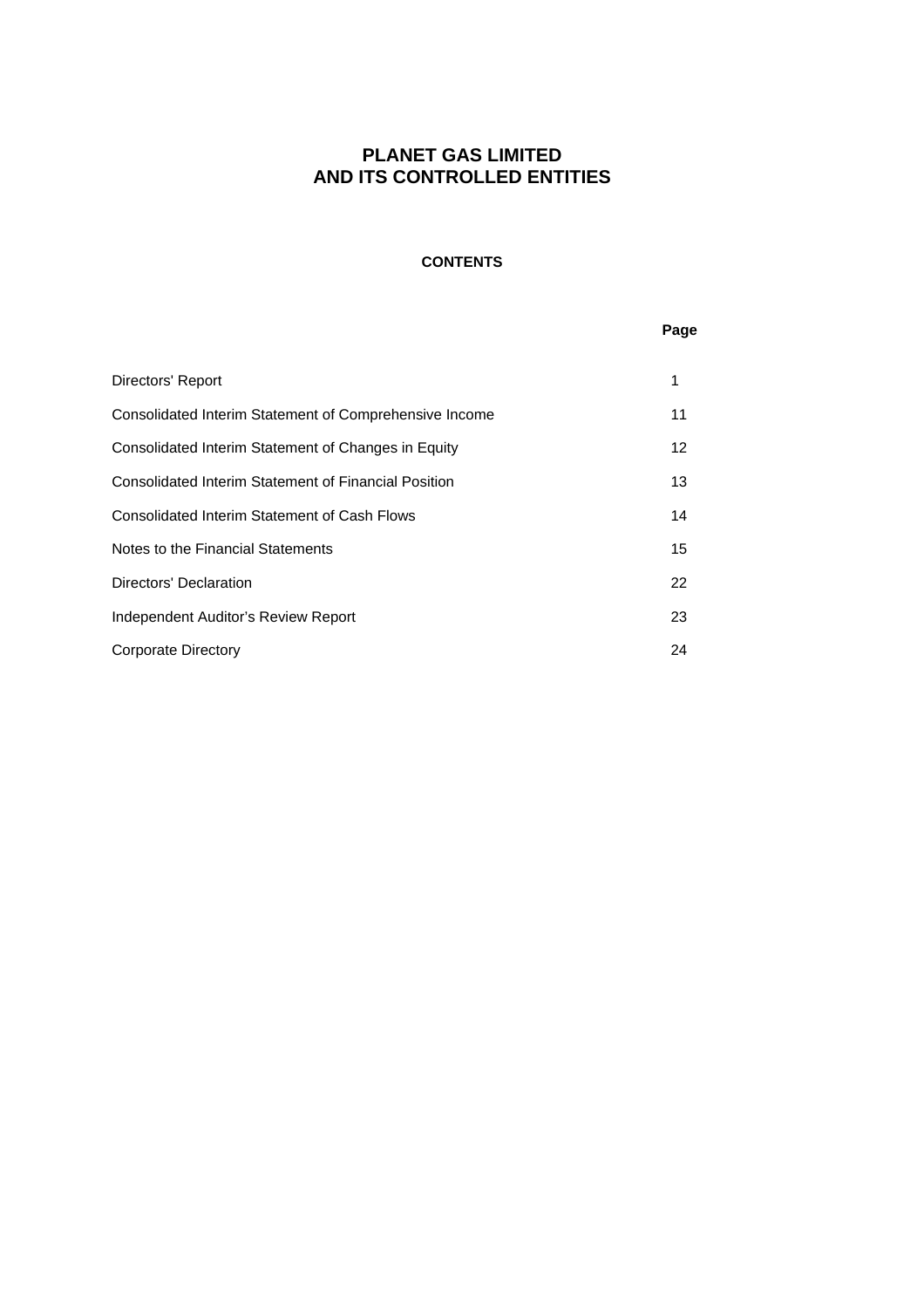# **DIRECTORS' REPORT**

The directors present their report together with the consolidated interim financial report and the auditor's review report thereon for the half year ended 30 June 2010.

# **Directors**

The names and particulars of the directors of the Company at any time during or since the end of the half year are:

## **Norman A. Seckold, Executive Chairman**

Director since 4 December 2001.

Norman Seckold graduated with a Bachelor of Economics degree from the University of Sydney in 1970. He has spent over 28 years in the full time management of natural resource companies, both in Australia and overseas.

Mr Seckold has been the Chairman of a number of publicly listed companies including Moruya Gold Mines (1983) N.L., which acquired the Golden Reward heap leach gold deposit in South Dakota, USA, Pangea Resources Limited, which acquired and developed the Pauper's Dream gold mine in Montana, USA, Timberline Minerals, Inc. which acquired and completed a feasibility study for the development of the MacArthur copper deposit in Nevada, USA, Perseverance Corporation Limited, which discovered and developed the Nagambie gold mine in Victoria, Valdora Minerals N.L., which developed the Rustler's Roost gold mine in the Northern Territory and the Ballarat East Gold Mine in Victoria, Viking Gold Corporation, which discovered a high grade gold deposit in northern Sweden and Mogul Mining N.L., which drilled out the Magistral and Ocampo Gold deposits in Mexico and Bolnisi Gold NL and Palmarejo Silver and Gold Corporation, which discovered and developed the Palmarejo and Guadalupe gold and silver projects in Mexico.

Mr Seckold is currently Chairman of Australian public listed mining companies Kings Minerals NL, Cockatoo Coal Limited and Augur Resources Ltd, and also Canadian public listed company San Anton Resources Inc.

## **Sharif A. Oussa, Managing Director and CEO**

Director since 5 May 2009.

Mr Oussa is a geologist and former resources and finance analyst with more than 17 years experience in the mining and resources sector.

Formerly Head of Mining and Resources at D&D Tolhurst Limited, he focused significantly on financing and advising coal bed methane (CBM) companies. Mr Oussa later established himself as a leading CBM company founder and executive, playing key roles in the establishment of some of Australia's best known CBM companies, including Sydney Gas Company, Eastern Star Gas Limited and Queensland Gas Company.

He is also an original founder and former CEO and Managing Director of Blue Energy Limited, an original founder of Planet Gas Limited, Great Artesian Oil and Gas Limited, a conventional oil and gas company and a founder and former director of Hot Rock Limited, a company with geothermal development assets in Australia.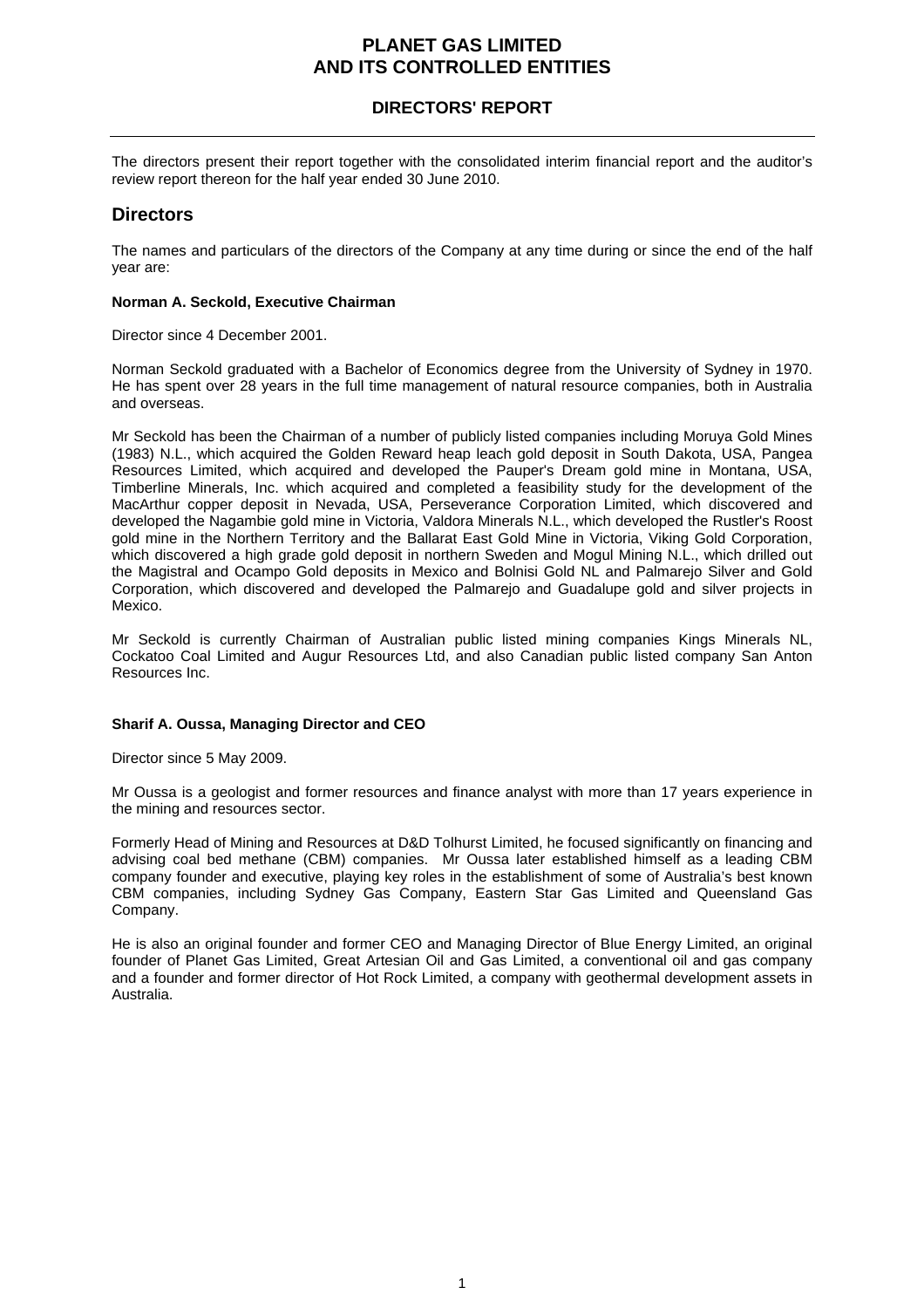# **DIRECTORS' REPORT**

## **Peter J. Nightingale, Executive Director, Company Secretary and CFO**

Director since 4 December 2001.

Peter Nightingale graduated with a Bachelor of Economics degree from the University of Sydney and is a member of the Institute of Chartered Accountants in Australia. He has worked as a chartered accountant in both Australia and the USA.

As a director or company secretary Mr Nightingale has, for the past 23 years, been responsible for the financial control, administration, secretarial and in-house legal functions of a number of private and public listed companies in Australia, the USA and Europe including Bolnisi Gold NL, Palmarejo Silver and Gold Corporation, Pangea Resources Limited, Timberline Minerals Inc., Perseverance Corporation Limited, Valdora Minerals N.L. and Mogul Mining N.L.. Mr Nightingale is currently a director of Cockatoo Coal Limited, Callabonna Uranium Limited and Augur Resources Ltd.

### **Robert M. Bell, Independent and Non-Executive Director**

Director since 30 October 2007.

Bob Bell graduated from Birmingham University in 1960 and moved to Australia in 1964, working as a geologist on the Roma gas fields. After a time with the Queensland Government Mines Department in the late 1970s he established his own consultancy business, specialising in oil and gas exploration in Australia and overseas. He was one of the first geologists in Australia to recognise the enormous potential of CBM in Queensland.

Mr Bell is currently a director of Kings Minerals NL, a company listed on the Australian Securities Exchange.

### **Anthony J. McClure, Independent and Non-Executive Director**

Director since 27 August 2003.

Anthony McClure graduated with a Bachelor of Science (Geology) degree from Macquarie University in 1986. Mr McClure has over 20 years of technical, management and financial experience in the resource sector within Australia, Africa and the Americas in project management and executive development roles, including being Managing Director of European Gas Limited until October 2009. He has also worked in the financial services sector and stockbroking, primarily as a resource analyst covering both mineral and energy sectors.

## **Anthony J. McDonald, Independent and Non-Executive Director**

Director since 19 November 2003.

Anthony McDonald graduated with a Bachelor of Laws degree from the Queensland University of Technology in 1981. He was admitted as a solicitor in 1982 and has been in private legal practice in Brisbane since that time.

Mr McDonald has been a director, secretary and/or legal advisor to a number of listed and unlisted public companies in the resources sector. He is currently a director of Deep Yellow Limited and Industrea Limited.

### **Robert C. Neale, Independent and Non-Executive Director**

Director since 20 November 2009.

Mr Neale is the Managing Director of New Hope and has more than 40 years' experience in the mining and exploration industries covering coal, base metals, gold, synthetic fuels, bulk materials shipping, and power generation. He joined New Hope in 1996 as General Manager, and has been Chief Executive Officer since 2005. He was appointed to the New Hope Board of Directors in November 2008.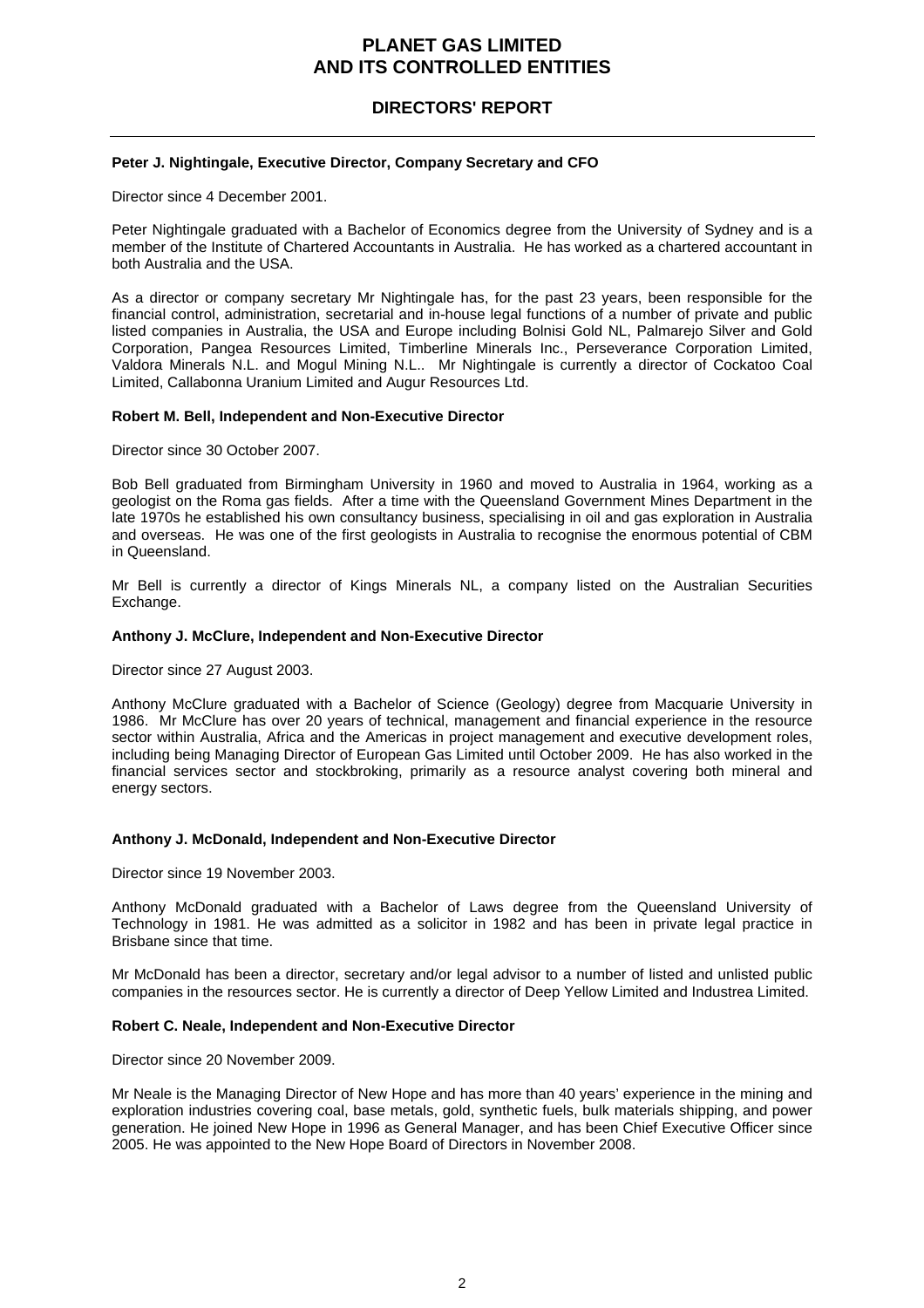# **DIRECTORS' REPORT**

# **Operating and Financial Review**

The activities of Planet Gas Limited (the 'Company' or 'Planet Gas') during the half year ended 30 June 2010 include the following highlights:

- Planet Gas was awarded three Geothermal Exploration Licences in the Sydney Basin, NSW.
- Planet Gas was awarded one Geothermal Exploration Permit located at the Innot Hot Springs geothermal system, Queensland.
- A heat in place estimate was defined for Clarence Moreton Geothermal project.
- A USA oil and gas exploration team has been established and is fully operational.
- Planet Gas has entered into an agreement to farm-in to 50% of 3 CBM prospective NSW Petroleum Exploration Licences.

## *Corporate*

## **Grant of 8,000,000 Options**

During the half year, the Company granted 8,000,000 options, each to acquire one fully paid ordinary share for 13.2 cents up to 20 August 2014, as part remuneration for consultancy services rendered to the Company.

## **Sydney Basin Geothermal Project**

During the half year, the Company via its wholly owned subsidiary, Gradient Energy Limited, was awarded three Sydney Basin geothermal exploration licences.

Offered under competitive tender during 2009, by the New South Wales Department of Primary Industries, the Geothermal Exploration Licences, EL 7510 Ourimbah, EL 7512 Richmond and EL 7513 Sydney, cover approximately 5,077 km² of prospective ground in the Sydney Basin.

The Company plans to target exploration in these areas for large scale Hot Sedimentary Aquifer (HSA) geothermal resources hosted by the Illawarra Coal Measures and the Shoalhaven Group.

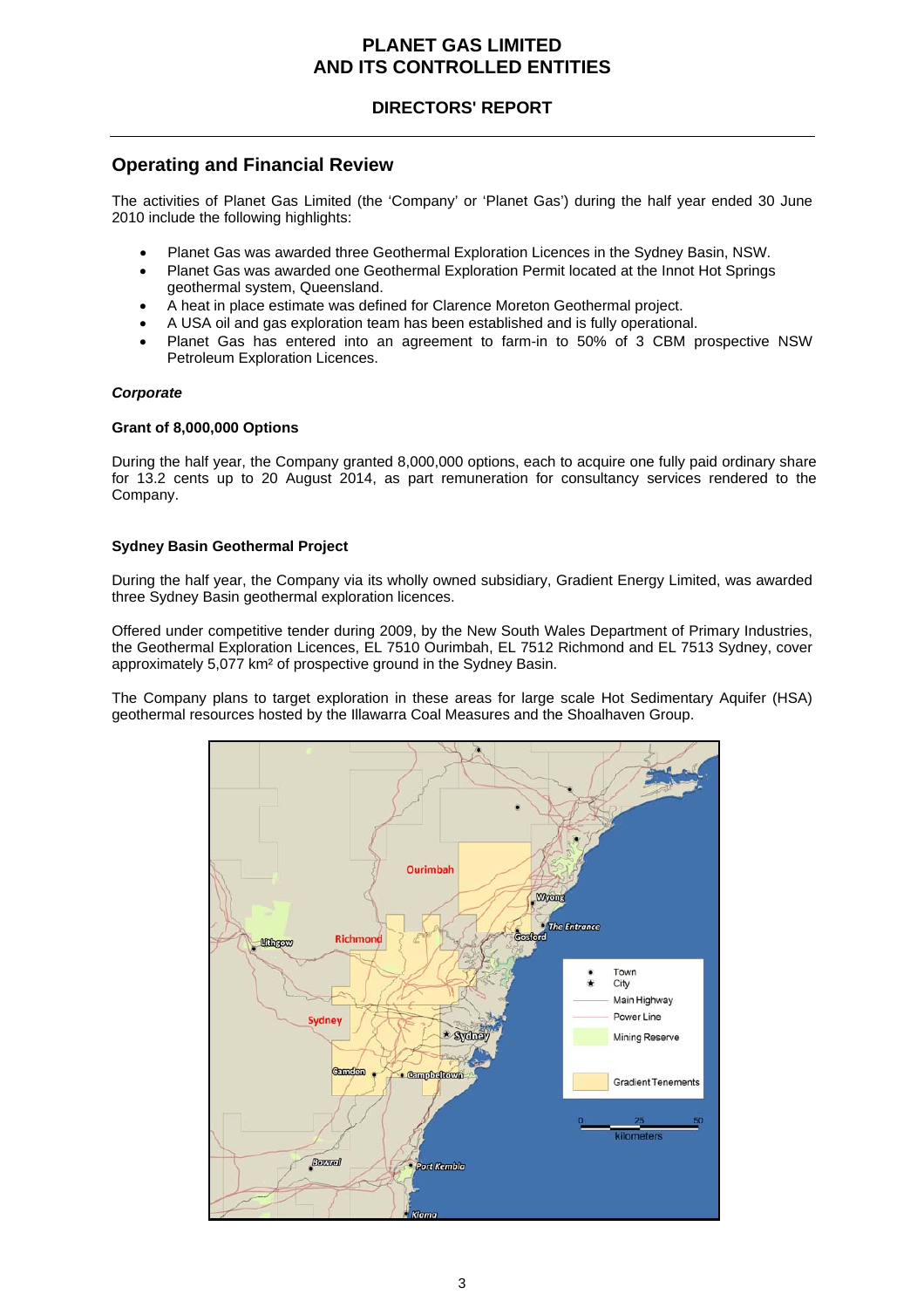# **DIRECTORS' REPORT**

## **Innot Geothermal Project**

During the half year, the Geothermal Exploration Permit (EPG 29), located at the Innot Hot Springs geothermal system, 100 kilometres south-west of Cairns in northern Queensland, was granted to the Company's wholly owned subsidiary, Gradient Energy Limited, with a licence commencement date of 1 May 2010.

The Innot geothermal project, covering 596 km², has excellent year round access located on the Kennedy Highway 100 kilometres from Cairns and 250 kilometres from Townsville in northern Queensland. Innot is also well placed for future supply of power with the 275 kV power lines of the main east coast grid located 10 kilometres from the project.

The Innot geothermal project is regarded as a potential 'fast-track' project given the significant heat gradient of at-surface and near-surface geothermal waters in the area, as well as the population growth characteristics in the region.

These qualities could potentially provide the project with cost and development advantages when compared to the Hot Fractured Rock deep drilling style geothermal projects, more commonly focused on in Australia to date.



The Innot geothermal project is distinct from most other geothermal projects in Australia with a known geothermal spring system expressed at surface in the immediate vicinity of the exploration permit. Surface spring temperatures reach 73.7°C making it the hottest measured natural spring temperatures in Australia. Standard temperature calculation techniques based on the spring water chemistry predict geothermal fluid temperatures at depth in the range 144°C to 165°C. This is well within the temperature window for commercial power generation from off the shelf geothermal power plant technologies.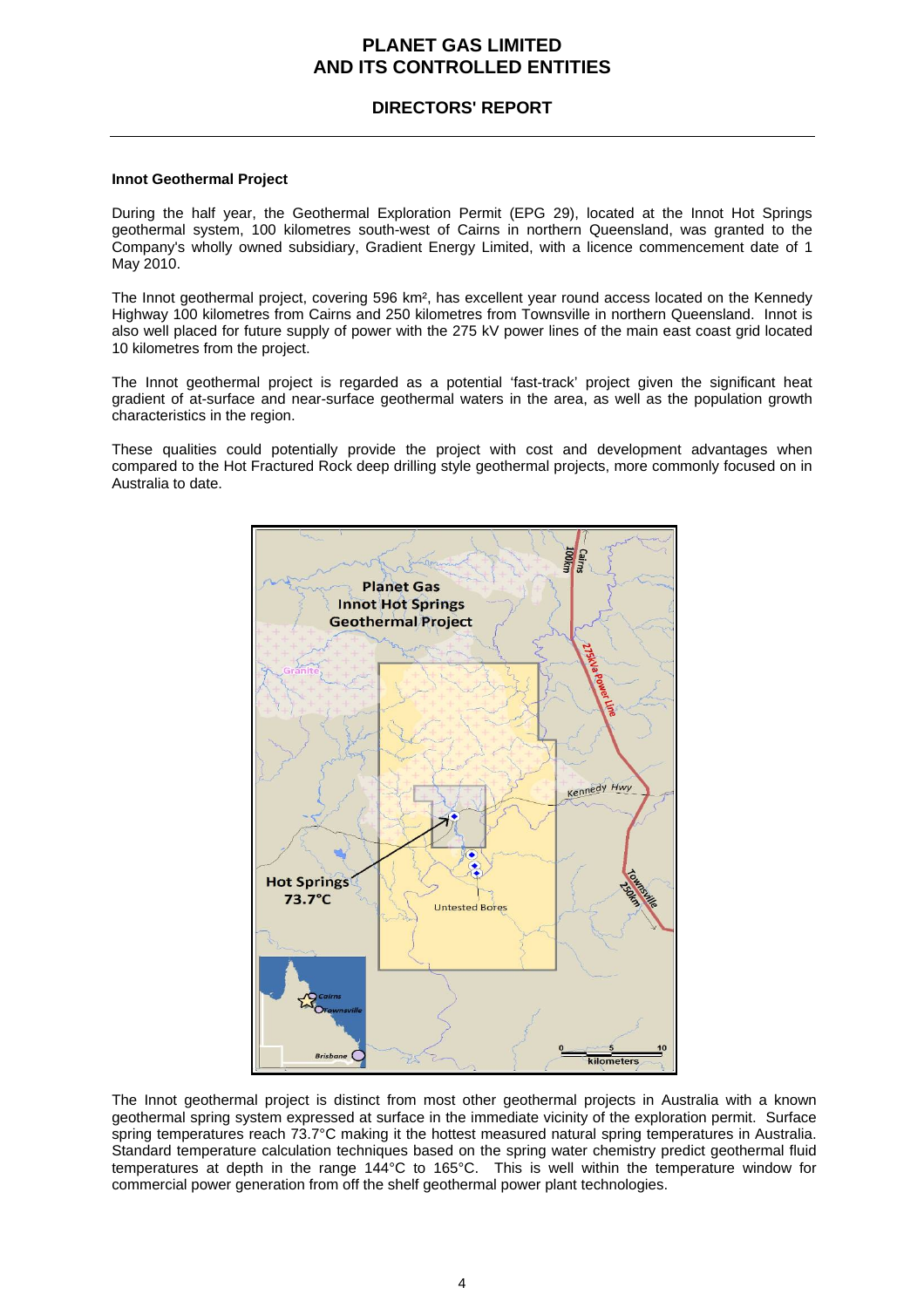# **DIRECTORS' REPORT**

## **Clarence Moreton Geothermal Project**

The following key milestones have been achieved at Clarence Moreton project:

Defined a heat in place estimate of:

- $P_{50}$  hot sedimentary aquifer heat in place of 180,000 PJthermal;
- $P_{50}$  hot fractured rock heat in place of 450,000 PJthermal; and
- $P_{50}$  heat-exchange within insulator heat in place of 800,000PJthermal.

This estimate is considered to be an inferred Resource estimate<sup>1</sup>. The Company will move to further refine this estimate by more accurately defining temperature constraints and by determining extractability and commerciality constraints of the identified units that are interpreted to contain the heat.

 $1$  A geothermal Inferred Resource, as per the Australian Code for Reporting of Exploration Results, Geothermal Resources and Geothermal Reserves, 2008, is a heat in place estimate and does not consider extractability.

In addition to the given heat estimates, the Company has:



- analysed historic core samples from wells at the periphery of the tenement for thermal conductivity and porosity-permeability properties and re-evaluated the geological model;
- completed a preliminary environmental investigation of a number of potential exploration drilling sites; and
- undertaken a conceptual development analysis based on existing data.

## **PELA 514 (South Australia – Cooper Basin)**

The Right to Negotiate ('RTN') process is continuing with native title claimants. The RTN process, once completed, will allow for the granting of the exploration licence.

During the half year, the Company undertook data collection and has commenced interpretation towards the identification of conventional prospects and leads and undertaken a significant amount of interpretation of the non-conventional hydrocarbon prospectivity of the block, including CBM and shale-gas potential. Seismic indicates laterally extensive coal deposits within the permit boundaries, in addition to more conventional oil and gas prospectivity. In the coming half year, the Company will rank these prospects and leads in order to allow for a commencement of its field activities.

## *UNITED STATES OPERATIONS, POWDER RIVER BASIN, WYOMING, USA*

The Company is engaged in the acquisition, exploration, development, production and operation of oil, gas and properties. The Company has interests in the following tenements in the Powder River Basin, Wyoming in the USA.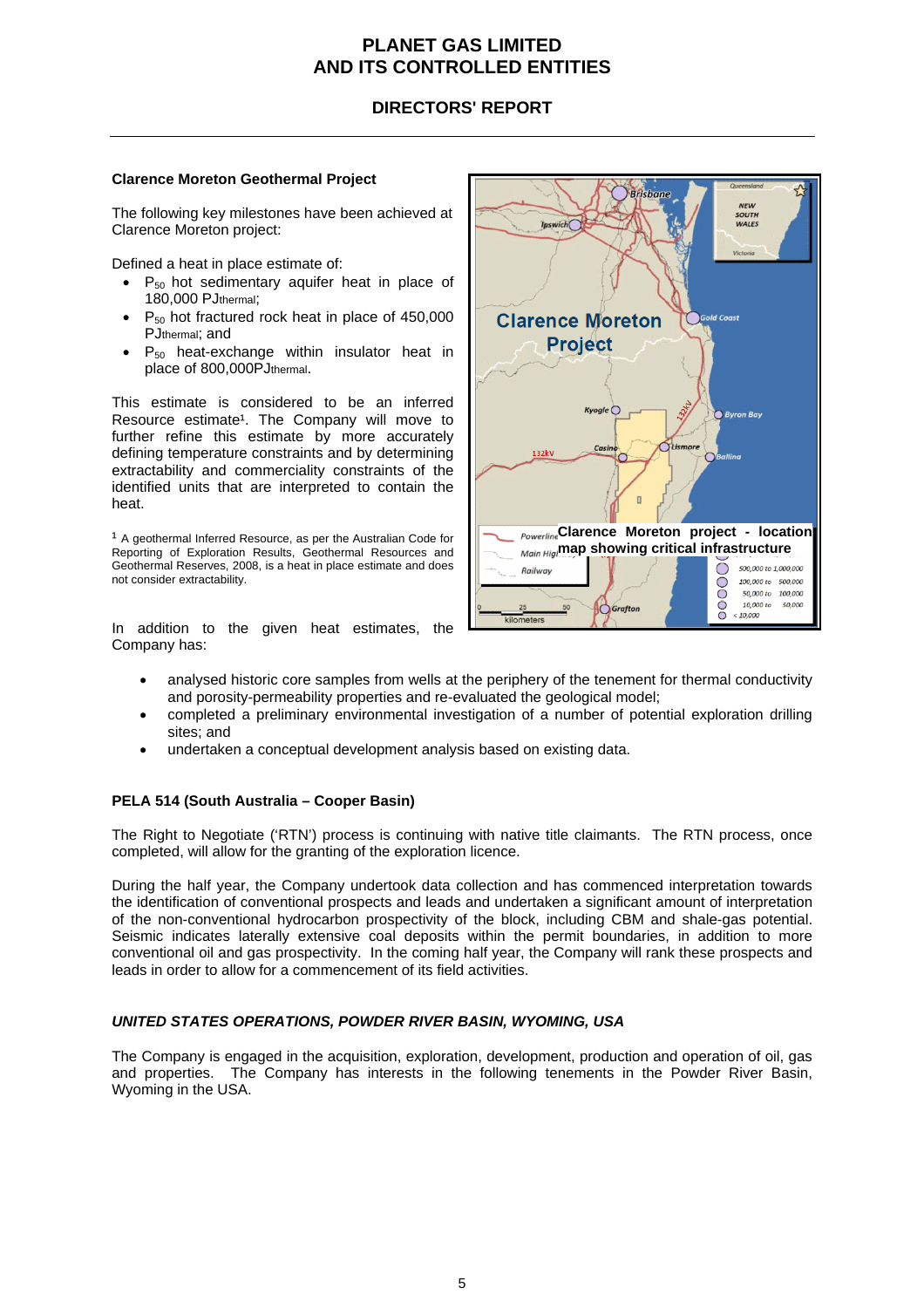# **DIRECTORS' REPORT**

| <b>Block/Project</b> | Area<br><b>Net Hectares</b> |
|----------------------|-----------------------------|
|                      |                             |
| East Esponda         | 469                         |
| West Esponda         | 11,586                      |
| Oriva Throne         | 146                         |
| Oriva Federal        | 359                         |

As a result of the assessment of the technical merits of its Powder River Basin portfolio, the Company's USA subsidiary, Pauper's Dream Company, was extensively reorganised during the period. The name has been changed to Planet Gas USA, Inc to better reflect the Company's decision to actively pursue conventional oil and gas exploration and production opportunities and, given the very poor economic environment in the Powder River Basin of eastern Wyoming, de-emphasise the coal bed methane ('CBM') activities in that area.

The Company has established a new USA management team which has more than 100 years of combined experience, pursuing all aspects of the exploration and production business in most of the historical producing areas of the USA. Various members of the team have also had significant international experience.

### **Subsequent events**

### **NSW CBM Projects**

Subsequent to the end of the half year, the Company has agreed to a 50% farm-in and operatorship of three highly prospective and well situated NSW petroleum exploration licences.

The agreement with Leichhardt Resources Pty Ltd covers a tenement portfolio of 5,579 km<sup>2</sup> at Bylong (PEL 468) and Shoalhaven (PEL 469) in the Sydney Basin, and at Mooki (PEL 470) in the Gunnedah Basin.

All three licences are regarded as highly prospective for CBM and natural gas resources, as well as having potential for conventional and shale gas resources.

The Company, through its wholly owned subsidiary Planet Gas & CBM Pty Ltd will earn up to 50% in each project, via an agreed work program, and immediately assumes the role of operator of the PELs.

In the Sydney Basin tenements, the Company plans to target any CBM resources hosted by the geological sequences of the Illawarra Coal Measures (or equivalent) and the Shoalhaven Groups. Such resources could potentially deliver natural gas production for electrical power generation and gas reticulation to serve Sydney's rapidly expanding electrical and energy demands.

The Gunnedah Basin tenement is adjacent to the Eastern Star Gas CBM gas development project, and the Company will be targeting the Maules Creek coals.

The farm-in agreement requires no upfront payments by the Company. The estimated minimum expenditure for the technical works, or in ground costs, by the Company over the 3 year life of the farm-ins is \$15,880,000. Each area will be the subject of a three phase farm-in process, commencing with a 60 day due diligence period.

The Company retains the right during the course of Phase 1 due diligence period to elect not to proceed on any, or all of the farm-ins. Similarly the Company can elect not to proceed on any, or all of the farm-ins upon completion of Phase 2 or during the course of Phase 3.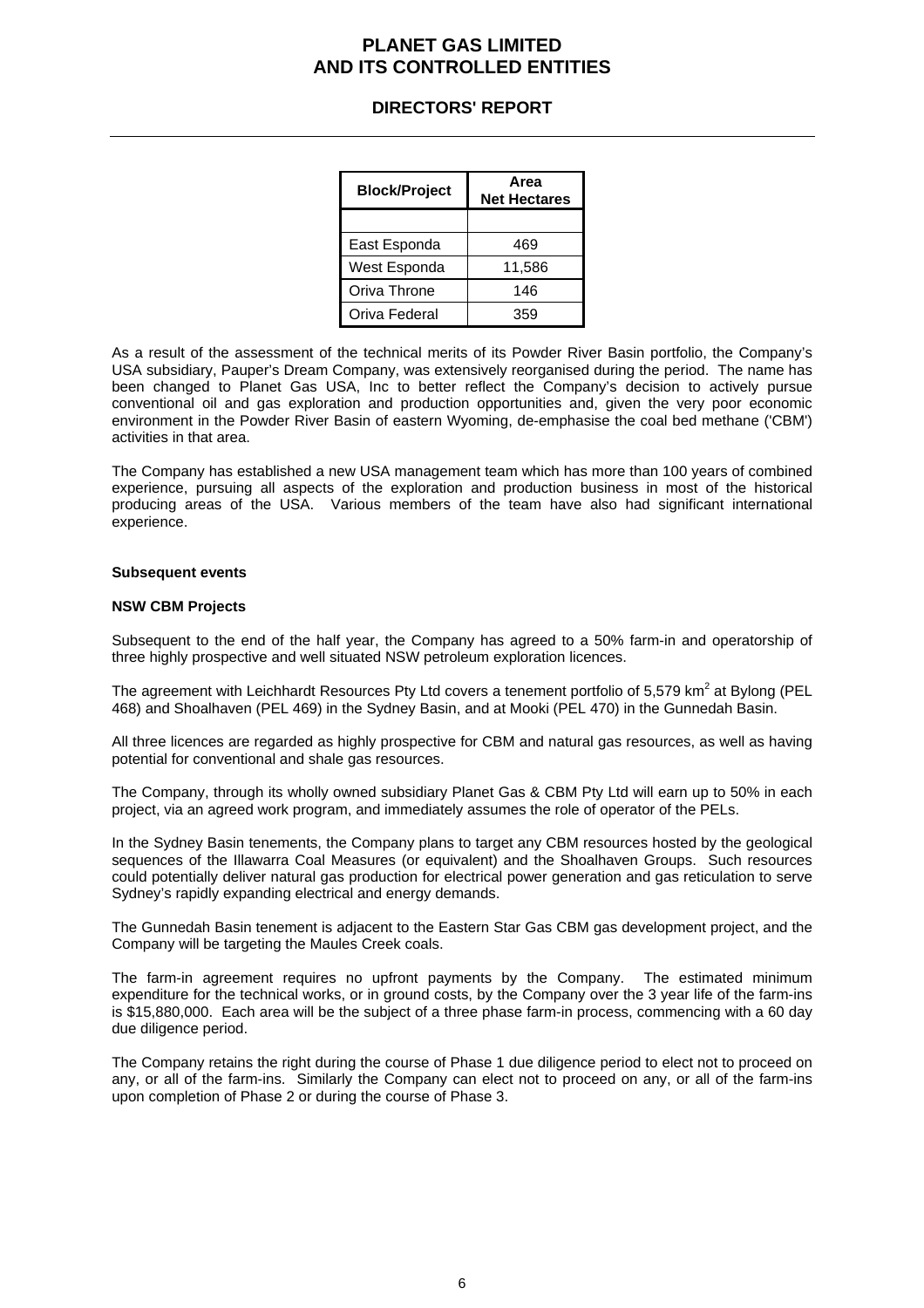Moree **New South**<br>Wales **MOOKI PEL 470** Narrahri **Armidale** Gunnedah **Tamworth** Gunnedah Ba **BYLONG PEL 468 Forster Muswellbrook Bylong Maitland Newcastle** Sydney Bas Orange Gosford Lithgow **Bathurst** Sydney **SHOALHAVEN PEL 469 Wollongong** Goulburn **Planet Gas** G Canberra 0 10 2030 40<br>Kilometres

# **DIRECTORS' REPORT**

The three farm-ins, whilst separate, have been designed so that they can be run concurrently, in order to reduce overall overheads, management costs, and more importantly to manage rig and equipment availability and scheduling, plant and personnel, over the three petroleum licences during the course of the field activities.

These farm-ins represent a significant next step in the Company's growth of a 'population/infrastructure advantaged' strategic portfolio of, natural gas, oil and CBM projects in eastern Australia.

## **PEL 468 Bylong**

Bylong (PEL 468) covers some 1,736 km² and is located on the boundary of the Gunnedah Basin and Sydney (Hunter Coalfield) Basins and is 300 kilometres northwest of Sydney and approximately equidistance to the regional centres of Dubbo, Tamworth and Newcastle.

To date, some 48 drillholes, mostly NSW Government commissioned for open pit and shallow underground mining studies, have been identified in the public domain within the area, and a number of oil and gas exploration wells have been drilled within close proximity to the margins of this licence. These holes intersected the Late Permian Black Jack Formation/Wittingham Coal Measures (Illawarra equivalent) at depths ranging from subcrop to 800 metres. Drilling of these coal seams in adjacent areas has indicated a coal thickness of these coals of up to 90 metres, with gas contents ranging up to 8 m<sup>3</sup>/tonne.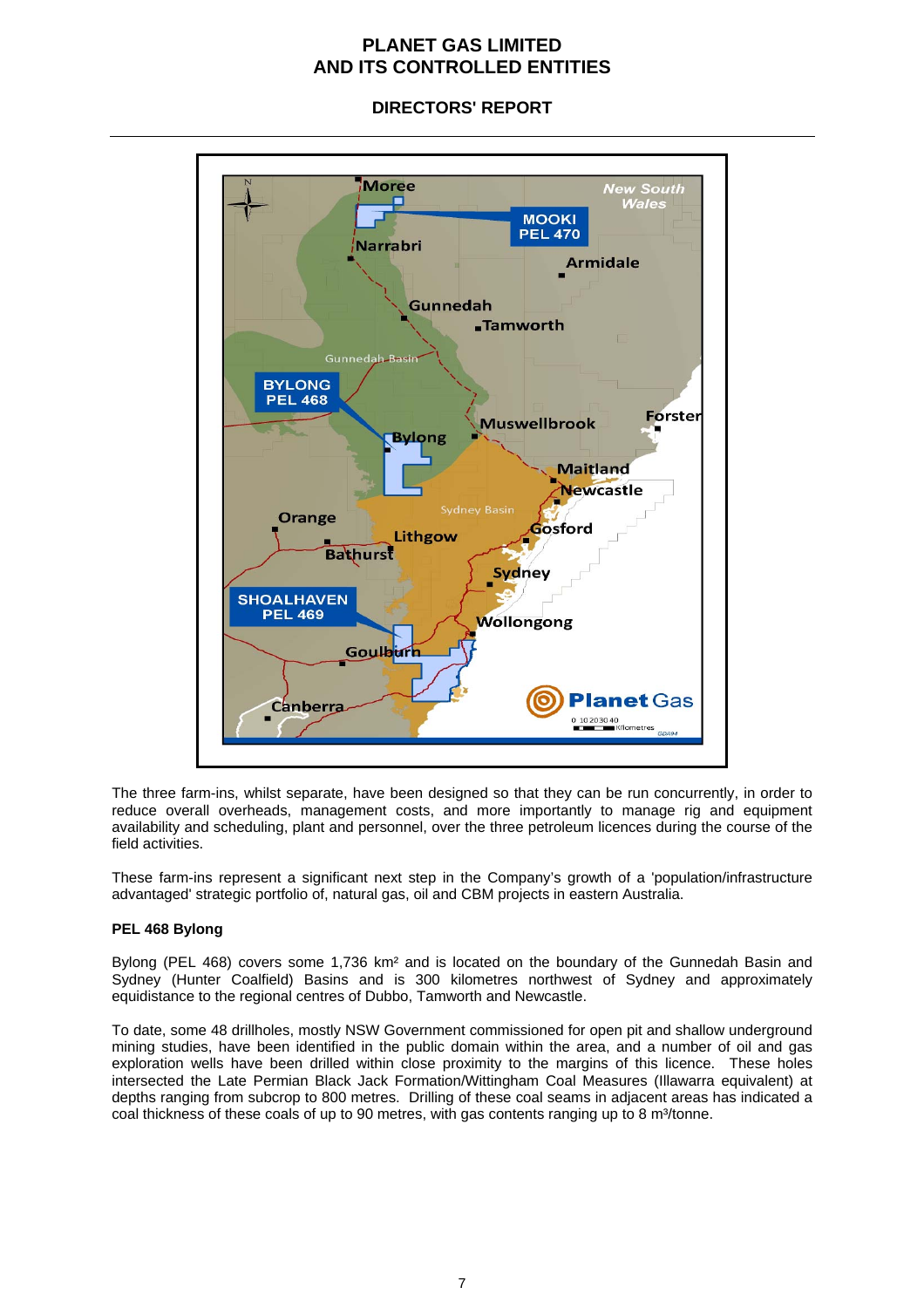# **DIRECTORS' REPORT**

## **PEL 469 Shoalhaven**

Shoalhaven (PEL 469) covers some 3,173 km<sup>2</sup> in the Southern Coalfield of the Sydney Basin. The project is approximately 80 kilometres south of Sydney and adjacent to the operating AGL (PEL 2) tenement. A major regional pipeline linking Sydney Gas to Canberra and Victoria passes through the prospect and the proposed 40TJ/day Rosalind Park Gas Plant is less than 40 kilometres from the prospect.

Prospective for CBM gas resources are the Illawarra coals which range up to 15 metres thick for the Clyde Coal Measures and more than 25 metres thick for the Illawarra Coal Measures. The Illawarra Coal Measures contain 11 named coal seams including four main prospective target seams, those being the Bulli, Balgownie, Wongawilli and Tongarra Seams. Coal vitrinite reflectance data for these seams average 1.2 and historical mine gas data indicates gas contents of 10 to 16 m<sup>3</sup>/tonne. There are a number of existing drill holes and seismic lines within the licence.

### **PEL 470 Mooki**

Mooki (PEL 470) covers some 670 km² and is located between the regional centres of Moree and Narrabri and less than 100 kilometres from the Wilga Park Gas Fired Power Station. The proposed Wullumbilla-Newcastle pipeline development from Roma Gas Fields to Newcastle runs through the area, providing numerous options for future gas offtake.

The project is located in the Northern Gunnedah Basin. The eastern boundary of the prospect is adjacent to the Hunter-Mooki Fault, a regional structure active throughout deposition of the coal measures and a depo-centre for thick accumulations of coal bearing sediments. Drilling in the area has intersected net coal thicknesses of between 15 to 20 metres from the early-mid Permian Black Jack/Maules Creek Formations, and CBM gas contents of up to 10 m<sup>3</sup>/tonne, which are highly prospective for CBM gas resources.

### **Issued of options**

On 18 August 2010 the Company announced the issue of 8.5 million options granted in accordance with the Company's Planet Gas Executive Option Plan as follows:

- the exercise price is 13.2 cents;
- the options have an expiry date 20 August 2014;
- half of the options vest immediately and the other half vest on 6 September 2011 unless they are terminated earlier in accordance with the terms of the plan;
- the fair value of the options has not been determined as at the date of this report.

### **Appointment of Chief Operating Officer**

Mr Ian Halstead formerly of Pan Orient Energy Corporation, and Cairn Energy PLC, was appointed as Chief Operating Officer of Planet Gas Ltd, effective 1 July 2010. Mr Halstead's oil and gas experience spans 28 years and includes the implementation of a number of significant international exploration and development projects both on and offshore.

## **Responsibility Statement**

The information in this report that relates to Exploration Results is based on information compiled by Mr Ian Halstead, geologist, who is a Member of the American Association of Petroleum Geologists. Ian Halstead is a full-time employee of the Company who has sufficient experience which is relevant to the style of mineralisation and type of deposit under consideration and to the activity which he is undertaking to qualify as a Competent Person as defined in the 2004 Edition of the 'Australasian Code for Reporting of Exploration Results, Mineral Resources and Ore Reserves'. Ian Halstead has consented to the inclusion in this report of the matters based on his information in the form and context in which they appear.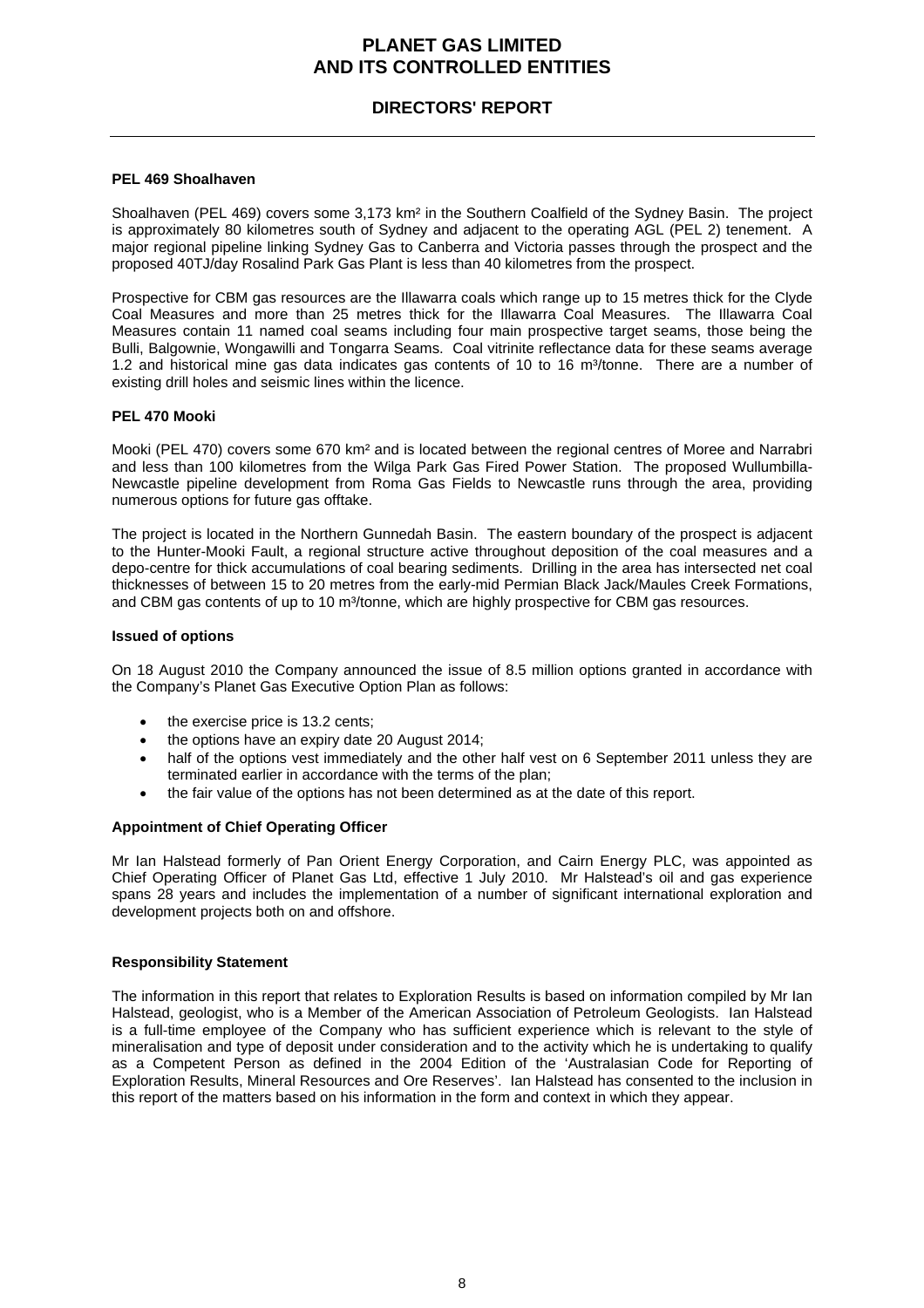# **DIRECTORS' REPORT**

## **Lead Auditor's Independence Declaration**

The lead auditor's independence declaration is set out on page 10 and forms part of the Directors' Report for the half year ended 30 June 2010.

Signed at Sydney this 10th day of September 2010 in accordance with a resolution of the Board of Directors:

**Norman A. Seckold Peter J. Nightingale**<br>
Director **Director Director**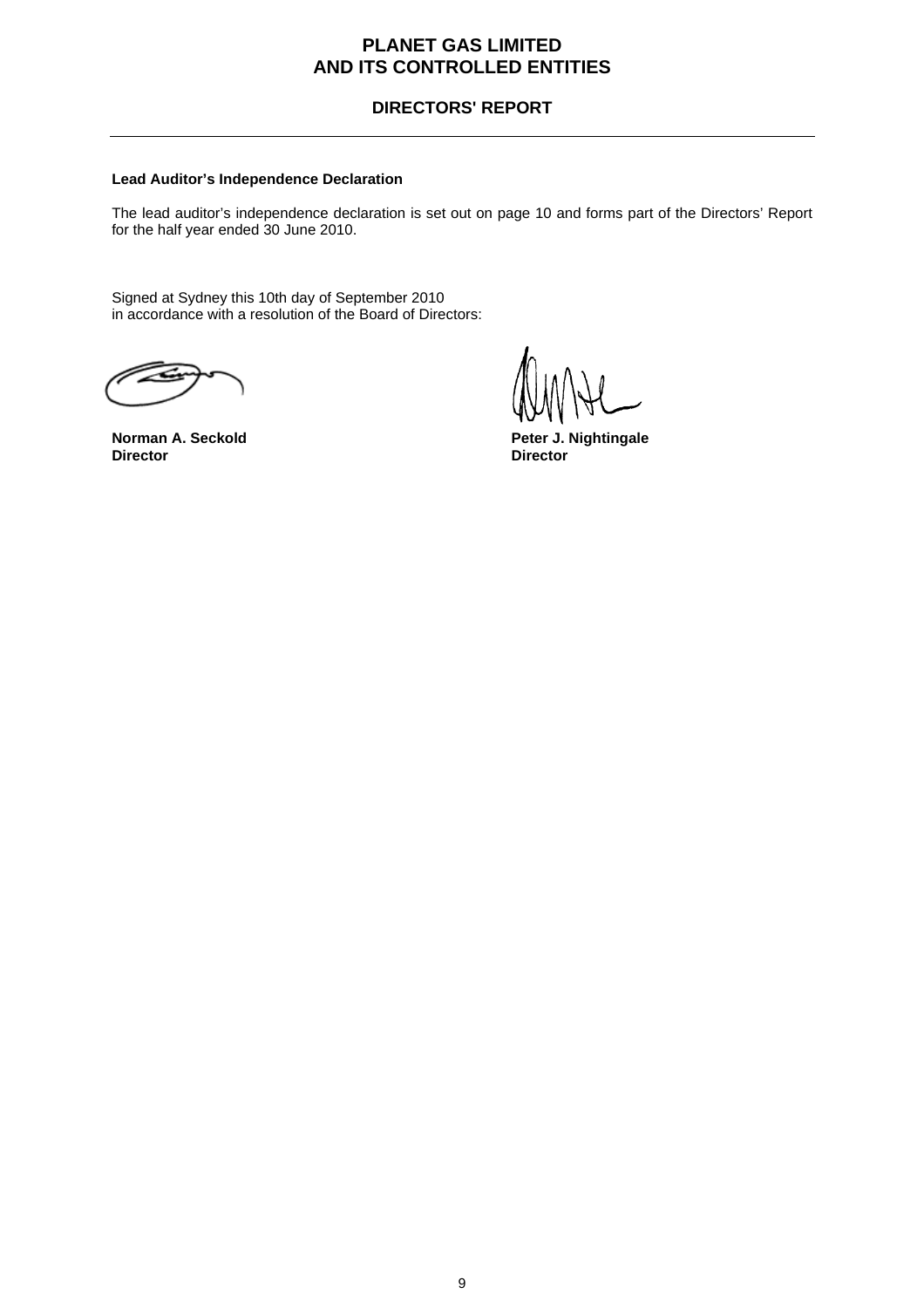

### **LEAD AUDITOR'S INDEPENDENCE DECLARATION UNDER SECTION 307C OF THE CORPORATIONS ACT 2001**

To the Directors of Planet Gas Limited:

I declare that, to the best of my knowledge and belief, in relation to the review for the six month period ended 30 June 2010, there have been:

- (i) no contraventions of the auditor independence requirements as set out in the Corporations Act 2001 in relation to the review; and
- (ii) no contraventions of any applicable code of professional conduct in relation to the review.

 $KPMG$ 

**KPMG** 

O

**Simon Crane Partner** 

Brisbane 10 September 2010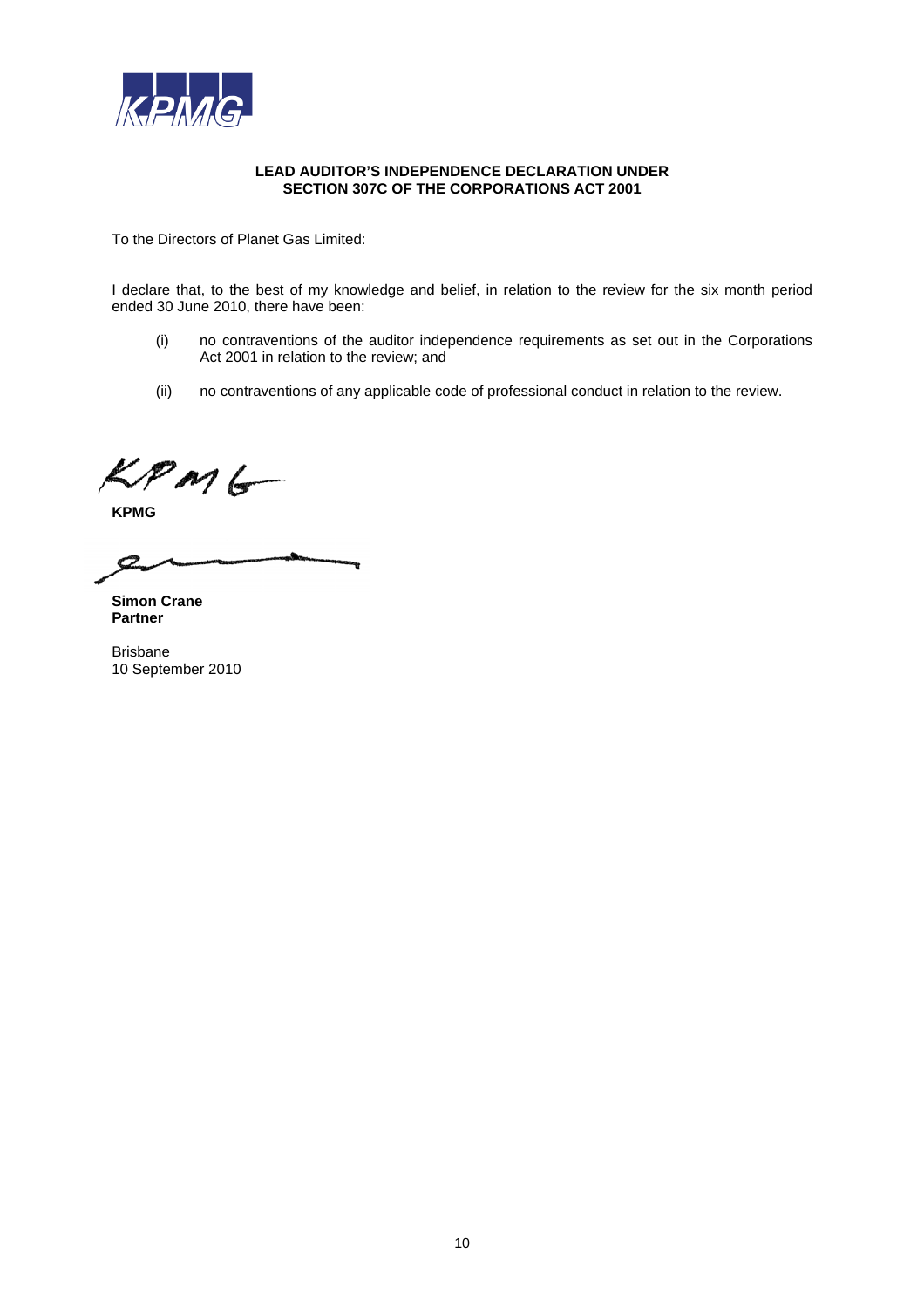# **CONSOLIDATED INTERIM STATEMENT OF COMPREHENSIVE INCOME FOR THE HALF YEAR ENDED 30 JUNE 2010**

|                                                                                                                                                                                                                          |                     | <b>Consolidated</b>                                            |                                                                |  |
|--------------------------------------------------------------------------------------------------------------------------------------------------------------------------------------------------------------------------|---------------------|----------------------------------------------------------------|----------------------------------------------------------------|--|
|                                                                                                                                                                                                                          | <b>Notes</b>        | <b>Six Months</b><br><b>Ended</b><br><b>30 June 2010</b><br>\$ | <b>Six Months</b><br>Ended<br><b>30 June 2009</b><br>\$        |  |
| Revenue from sale of coal bed methane<br>Revenue from the sale of oil and gas                                                                                                                                            |                     | 1,633                                                          | 86,188<br>2,502                                                |  |
| Production and transport costs<br>Administration and consultants' expenses<br>Depreciation expense<br>Amortisation expense<br>Pre-licence costs - exploration expenditure                                                |                     | (18,021)<br>(443, 273)<br>(2, 273)<br>(662, 597)               | (202, 768)<br>(358, 772)<br>(1,450)<br>(87, 605)               |  |
| Travel expense<br>Write off development and production assets<br>Impairment loss<br>Share of loss of associate<br>Other expenses                                                                                         | $\overline{7}$<br>8 | (41,087)<br>(358, 181)<br>(1,647,200)<br>(77, 200)             | (23, 583)<br>(4, 116, 752)<br>(250,000)<br>(118, 894)<br>(364) |  |
| Financial income<br><b>Financial expenses</b>                                                                                                                                                                            |                     | 456,098<br>(204, 615)                                          | 4,546<br>(40)                                                  |  |
| Net financing income                                                                                                                                                                                                     |                     | 251,483                                                        | 4,506                                                          |  |
| Loss before tax                                                                                                                                                                                                          |                     | (2,996,716)                                                    | (5,066,992)                                                    |  |
| Income tax expense                                                                                                                                                                                                       |                     |                                                                |                                                                |  |
| Loss for the period                                                                                                                                                                                                      |                     | (2,996,716)                                                    | (5,066,992)                                                    |  |
| Other comprehensive income:                                                                                                                                                                                              |                     |                                                                |                                                                |  |
| Net change in the fair value of available for sale financial assets<br>Net change in the fair value of available for sale financial assets<br>transferred to profit and loss<br>Foreign exchange translation differences |                     | (1,647,200)<br>1,647,200<br>18,997                             | (250,000)<br>250,000<br>(131, 176)                             |  |
| Total comprehensive loss for the period                                                                                                                                                                                  |                     | (2,977,719)                                                    | (5, 198, 168)                                                  |  |
| Basic loss per share                                                                                                                                                                                                     | 5                   | $(0.70)$ cents                                                 | $(2.49)$ cents                                                 |  |
| Diluted loss per share                                                                                                                                                                                                   | 5                   | $(0.70)$ cents                                                 | $(2.49)$ cents                                                 |  |

The above statement of comprehensive income should be read in conjunction with the accompanying notes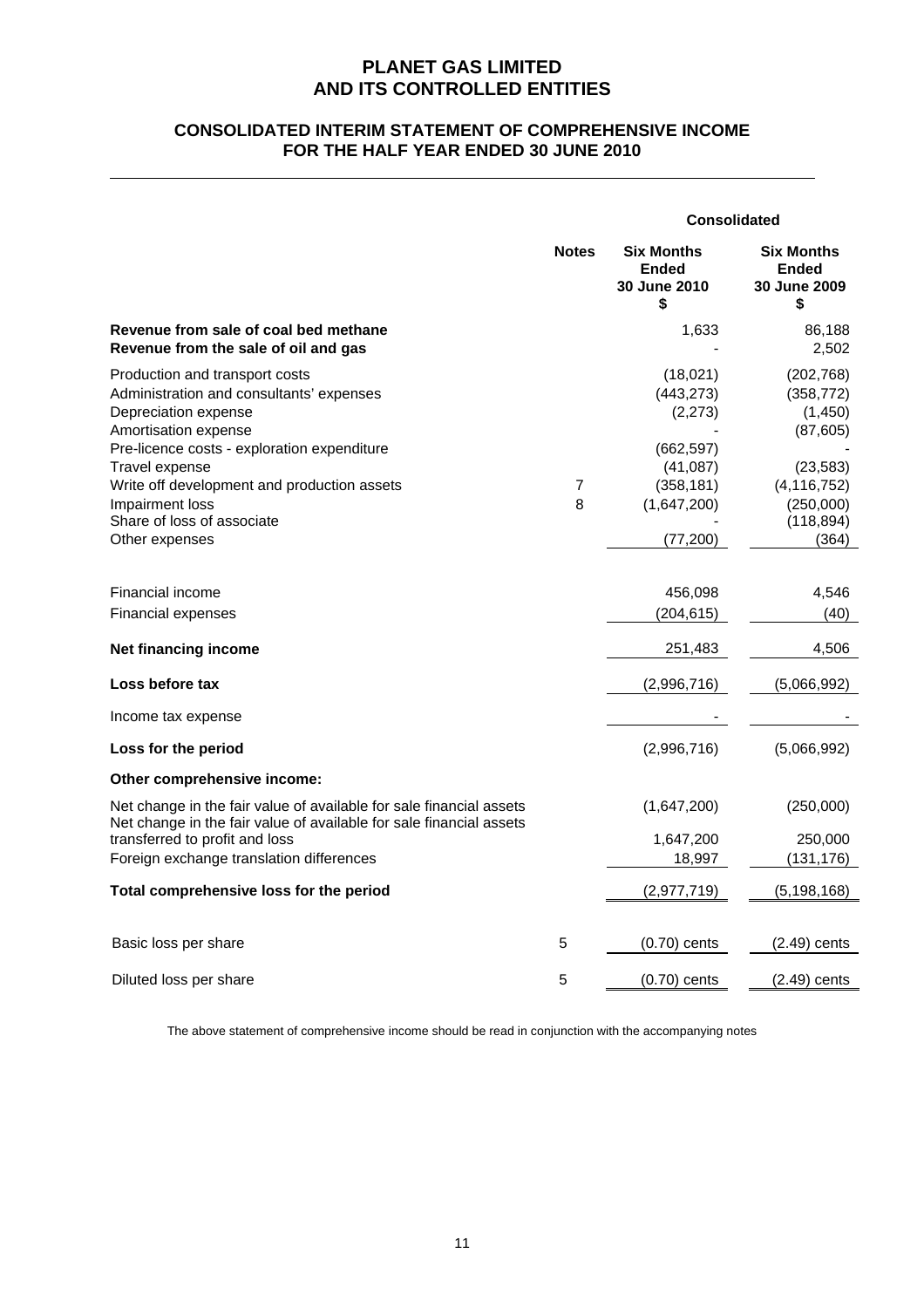# **CONSOLIDATED INTERIM STATEMENT OF CHANGES IN EQUITY FOR THE HALF YEAR ENDED 30 JUNE 2010**

| Attributable to equity holders of the<br>Company | <b>Notes</b> | <b>Issued</b><br>capital | Option<br>reserve        | premium Accumulated translation<br>losses                | Foreign<br>currency<br>reserve | <b>Total</b><br>equity |
|--------------------------------------------------|--------------|--------------------------|--------------------------|----------------------------------------------------------|--------------------------------|------------------------|
|                                                  |              | \$                       | \$                       | \$                                                       | \$                             | \$                     |
| <b>Balance at 1 January 2009</b>                 |              | 28,539,389               | $\overline{\phantom{a}}$ | $(22,073,111)$ $(2,188,902)$                             |                                | 4,277,376              |
| Total comprehensive income for the               |              |                          |                          |                                                          |                                |                        |
| period                                           |              |                          |                          |                                                          |                                |                        |
| Loss for the period                              |              |                          |                          | (5,066,992)                                              |                                | $-$ (5,066,992)        |
| Other comprehensive income                       |              |                          |                          |                                                          |                                |                        |
| Foreign exchange translation differences         |              |                          |                          |                                                          | (131, 177)                     | (131, 177)             |
| Transactions with owners, recorded               |              |                          |                          |                                                          |                                |                        |
| directly in equity                               |              |                          |                          |                                                          |                                |                        |
| Contribution by and distribution to owners       |              |                          |                          |                                                          |                                |                        |
| Issue of ordinary shares                         |              | 1,517,886                |                          |                                                          |                                | 1,517,886              |
| Cost of issue                                    |              | (17,500)                 |                          |                                                          |                                | (17,500)               |
| Balance at 30 June 2009                          |              | 30,039,775               |                          | (27, 140, 103)                                           | (2,320,079)                    | 579,593                |
| <b>Balance at 1 January 2010</b>                 |              |                          |                          | 48,665,284 3,821,704 (32,355,304) (2,713,014) 17,418,670 |                                |                        |
| Total comprehensive income for the<br>period     |              |                          |                          |                                                          |                                |                        |
| Loss for the period                              |              |                          |                          | (2,996,716)                                              |                                | $-(2,996,716)$         |
| Other comprehensive income                       |              |                          |                          |                                                          |                                |                        |
| Foreign exchange translation differences         |              |                          |                          |                                                          | 18,997                         | 18,997                 |
| Transactions with owners, recorded               |              |                          |                          |                                                          |                                |                        |
| directly in equity                               |              |                          |                          |                                                          |                                |                        |
| Contribution by and distribution to owners       |              |                          |                          |                                                          |                                |                        |
| Issue of options                                 |              |                          | 462,400                  |                                                          |                                | 462,400                |
| Balance at 30 June 2010                          |              | 48,665,284 4,284,104     |                          | (35, 352, 020)                                           | (2,694,017)                    | 14,903,351             |

The above statement of changes in equity should be read in conjunction with the accompanying notes

.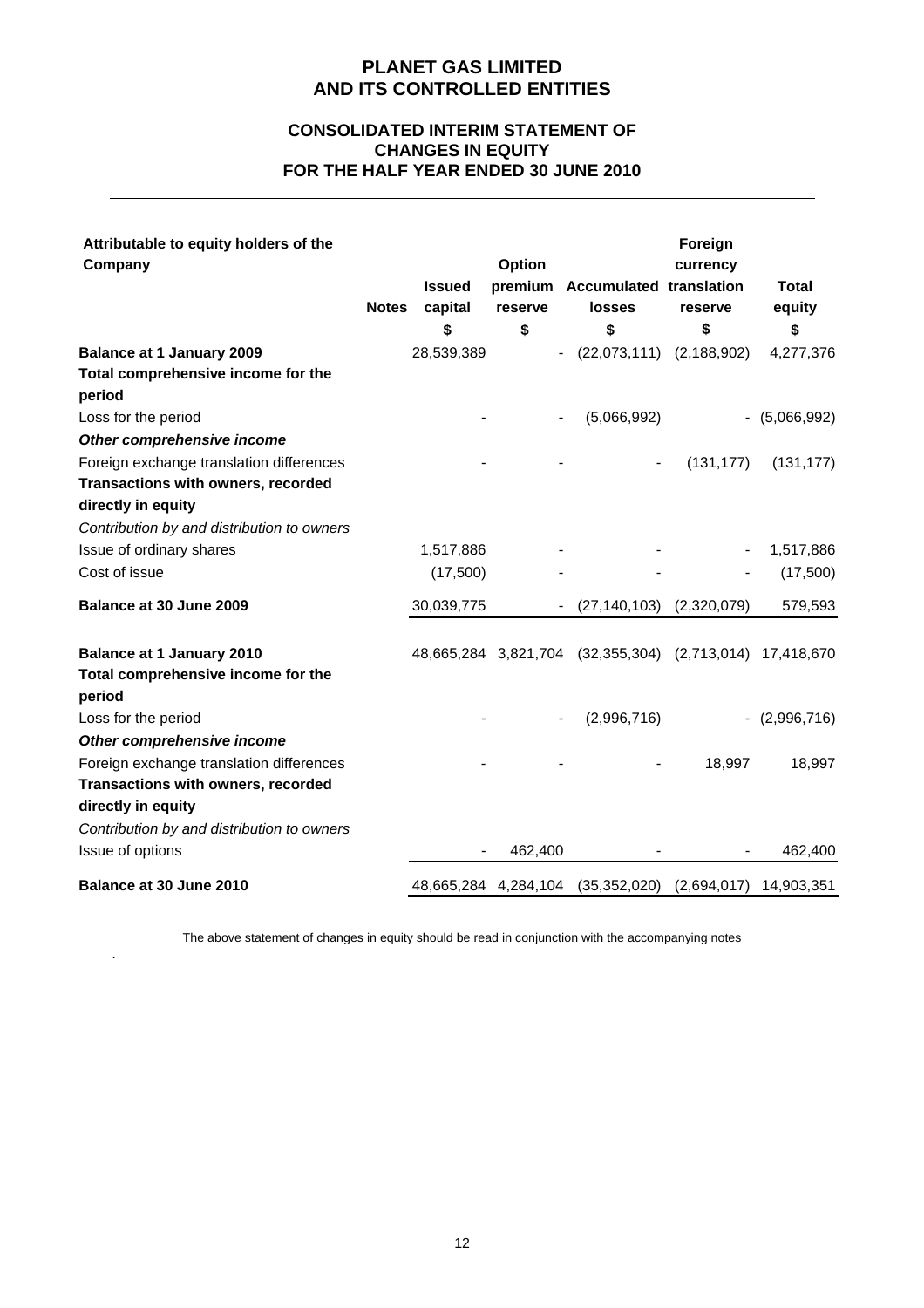# **CONSOLIDATED INTERIM STATEMENT OF FINANCIAL POSITION AS AT 30 JUNE 2010**

|                                                          |              | <b>Consolidated</b>   |                           |  |
|----------------------------------------------------------|--------------|-----------------------|---------------------------|--|
|                                                          | <b>Notes</b> | 30 June<br>2010<br>\$ | 31 December<br>2009<br>\$ |  |
| <b>Current assets</b>                                    |              |                       |                           |  |
| Cash and cash equivalents<br>Trade and other receivables |              | 8,293,534             | 10,149,455                |  |
| Other                                                    | 9            | 101,088<br>675,314    | 86,679<br>321,974         |  |
|                                                          |              |                       |                           |  |
| <b>Total current assets</b>                              |              | 9,069,936             | 10,558,108                |  |
| Non current assets                                       |              |                       |                           |  |
| Investments                                              | 8            | 2,242,596             | 3,889,800                 |  |
| Property, plant and equipment                            |              | 20,223                | 8,678                     |  |
| Exploration and evaluation expenditure<br>Other          | 6<br>9       | 3,959,654<br>165,121  | 3,657,239<br>353,573      |  |
| <b>Total non current assets</b>                          |              | 6,387,594             | 7,909,290                 |  |
|                                                          |              |                       |                           |  |
| <b>Total assets</b>                                      |              | 15,457,530            | 18,467,398                |  |
| <b>Current liabilities</b>                               |              |                       |                           |  |
| Trade and other payables                                 |              | 227,878               | 938,854                   |  |
|                                                          |              |                       |                           |  |
| <b>Total current liabilities</b>                         |              | 227,878               | 938,854                   |  |
| <b>Non current liabilities</b>                           |              |                       |                           |  |
| Provisions                                               |              | 326,301               | 109,874                   |  |
| <b>Total non-current liabilities</b>                     |              | 326,301               | 109,874                   |  |
|                                                          |              |                       |                           |  |
| <b>Total liabilities</b>                                 |              | 554,179               | 1,048,728                 |  |
| <b>Net assets</b>                                        |              | 14,903,351            | 17,418,670                |  |
|                                                          |              |                       |                           |  |
| <b>Equity</b>                                            |              |                       |                           |  |
| Issued capital                                           | 10           | 48,665,284            | 48,665,284                |  |
| Option premium reserve                                   |              | 4,284,104             | 3,821,704                 |  |
| <b>Accumulated losses</b>                                |              | (35, 352, 020)        | (32, 355, 304)            |  |
| Foreign currency translation reserve                     |              | (2,694,017)           | (2,713,014)               |  |
| <b>Total equity</b>                                      |              | 14,903,351            | 17,418,670                |  |

The above statement of financial position should be read in conjunction with the accompanying notes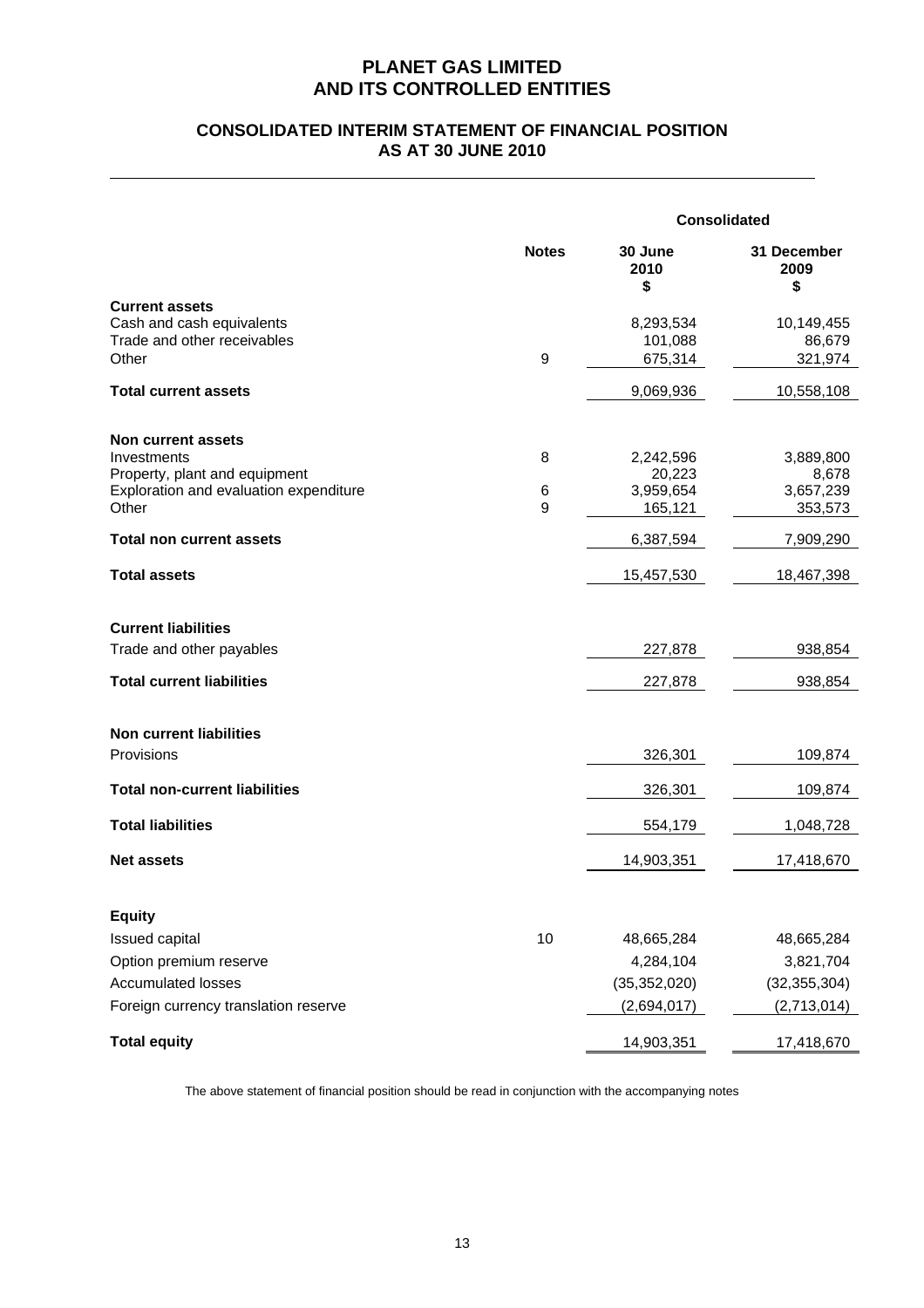# **CONSOLIDATED INTERIM STATEMENT OF CASH FLOWS FOR THE HALF YEAR ENDED 30 JUNE 2010**

|                                                                    | <b>Consolidated</b>                                     |                                                         |  |
|--------------------------------------------------------------------|---------------------------------------------------------|---------------------------------------------------------|--|
|                                                                    | <b>Six Months</b><br><b>Ended</b><br>30 June 2010<br>\$ | <b>Six Months</b><br><b>Ended</b><br>30 June 2009<br>\$ |  |
| Cash flows from operating activities                               |                                                         |                                                         |  |
| Cash receipts from customers                                       | 1,766                                                   | 117,517                                                 |  |
| Cash paid to suppliers                                             | (339, 592)                                              | (169, 834)                                              |  |
| Payments for production                                            | (18,021)                                                | (329, 028)                                              |  |
| Cash used in operations                                            | (355, 847)                                              | (381, 345)                                              |  |
| Interest received                                                  | 211,062                                                 | 4,546                                                   |  |
| Net cash used in operating activities                              | (144, 785)                                              | (376, 799)                                              |  |
| Cash flows from investing activities                               |                                                         |                                                         |  |
| Payments for exploration and evaluation expenditure                | (1,252,320)                                             |                                                         |  |
| Payments for development expenditure                               | (388, 901)                                              | (356, 450)                                              |  |
| Payment for fixed assets                                           | (11, 469)                                               |                                                         |  |
| Receipts from equity investments                                   |                                                         | 19,447                                                  |  |
| Payments for other assets - deposit                                | (59, 237)                                               | (50,000)                                                |  |
| Net cash used in investing activities                              | (1,711,927)                                             | (387,003)                                               |  |
| Cash flows from financing activities                               |                                                         |                                                         |  |
| Proceeds from issue of shares                                      |                                                         | 1,517,886                                               |  |
| Costs of share issue                                               |                                                         | (17,500)                                                |  |
| Interest paid                                                      |                                                         | (40)                                                    |  |
| Proceeds from borrowings                                           |                                                         | 350,000                                                 |  |
| Net cash from financing activities                                 |                                                         | 1,850,346                                               |  |
| Net increase/(decrease) in cash and cash equivalents               | (1,856,712)                                             | 1,086,544                                               |  |
| Cash and cash equivalents at the beginning of the financial period | 10,149,455                                              | 31,971                                                  |  |
| Effect of exchange rate fluctuations on cash held                  | 791                                                     | (366)                                                   |  |
| Cash and cash equivalents at the end of the financial period       | 8,293,534                                               | 1,118,149                                               |  |

The above statement of cash flows should be read in conjunction with the accompanying notes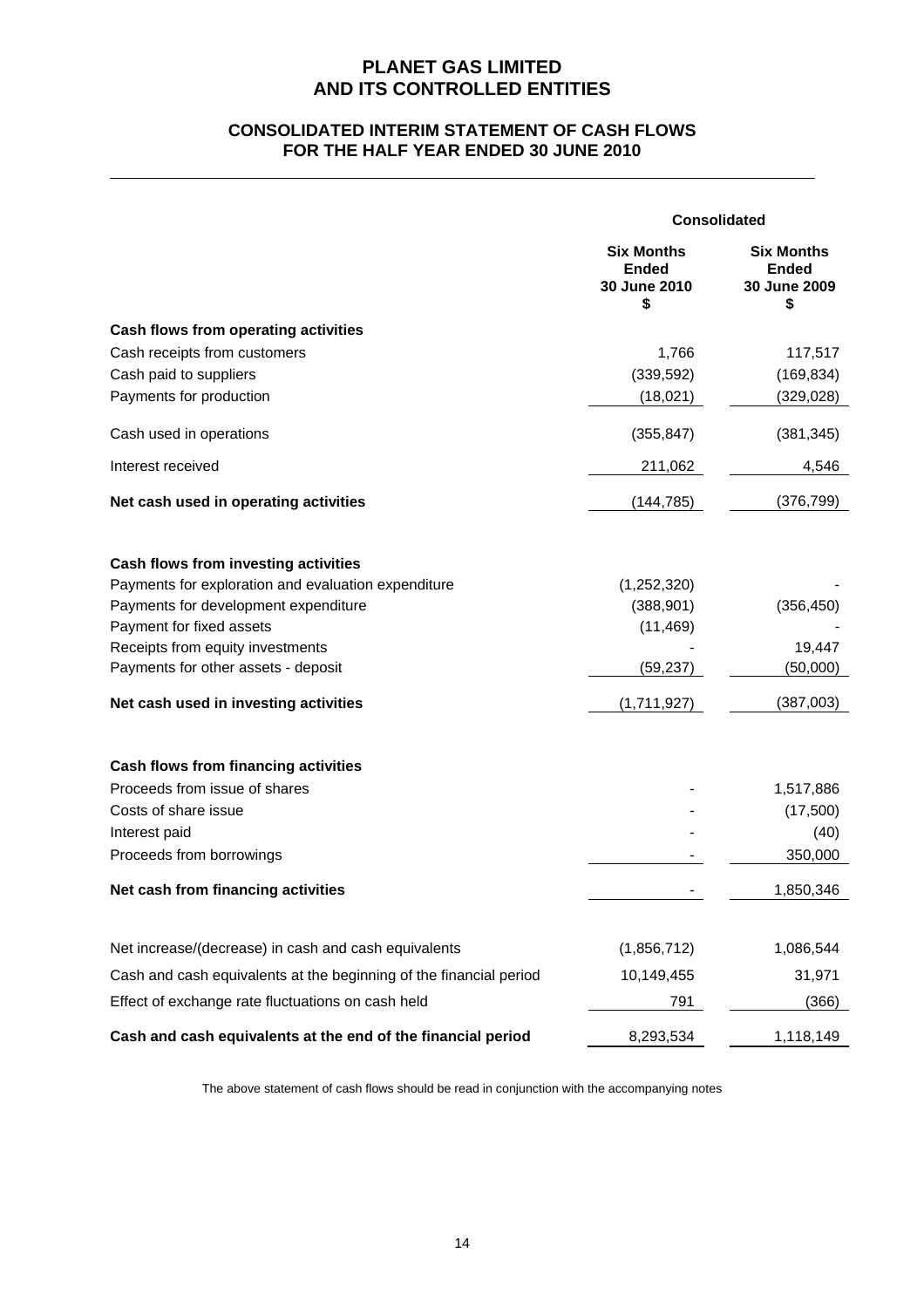# **NOTES TO THE CONSOLIDATED INTERIM FINANCIAL STATEMENTS FOR THE HALF YEAR ENDED 30 JUNE 2010**

## **NOTE 1 - REPORTING ENTITY**

Planet Gas Limited (the 'Company') is a company domiciled in Australia. The consolidated interim financial report of the Company as at and for the half year ended 30 June 2010 comprises the Company and its subsidiaries (together referred to as the 'Group') and the Group's interest in associates.

The consolidated annual financial report of the Group as at and for the year ended 31 December 2009 is available upon request from the Company's registered office at Level 2, 66 Hunter Street, Sydney, NSW, 2000 or at www.planetgas.com.

## **NOTE 2 - STATEMENT OF COMPLIANCE**

The consolidated interim financial report has been prepared in accordance with AASB 134 *Interim Financial Reporting*.

The consolidated interim financial report does not include all of the information required for a full annual financial report, and should be read in conjunction with the consolidated annual financial report of the Group as at and for the year ended 31 December 2009.

This consolidated interim financial report was approved by the Board of Directors on 10 September 2010.

## **NOTE 3 - SIGNIFICANT ACCOUNTING POLICIES**

The accounting policies applied by the Group in this consolidated interim financial report are the same as those applied by the Group in its consolidated financial report as at and for the year ended 31 December 2009.

## **NOTE 4 - ESTIMATES**

The preparation of the interim financial report requires management to make judgements, estimates and assumptions that affect the application of accounting policies and the reported amounts of assets and liabilities, income and expense. Actual results may differ from these estimates.

Except as described below, in preparing this consolidated interim financial report, the significant judgements made by management in applying the Group's accounting policies and the key sources of estimation uncertainty were the same as those that applied to the consolidated financial report as at and for the year ended 31 December 2009.

During the six months ended 30 June 2010 management reassessed its estimates in respect of:

- the recoverable amount of production and development assets refer note 7.
- the recoverable amount of investment assets refer note 8.
- the recoverable amount of exploration and evaluation expenditure assets refer note 6.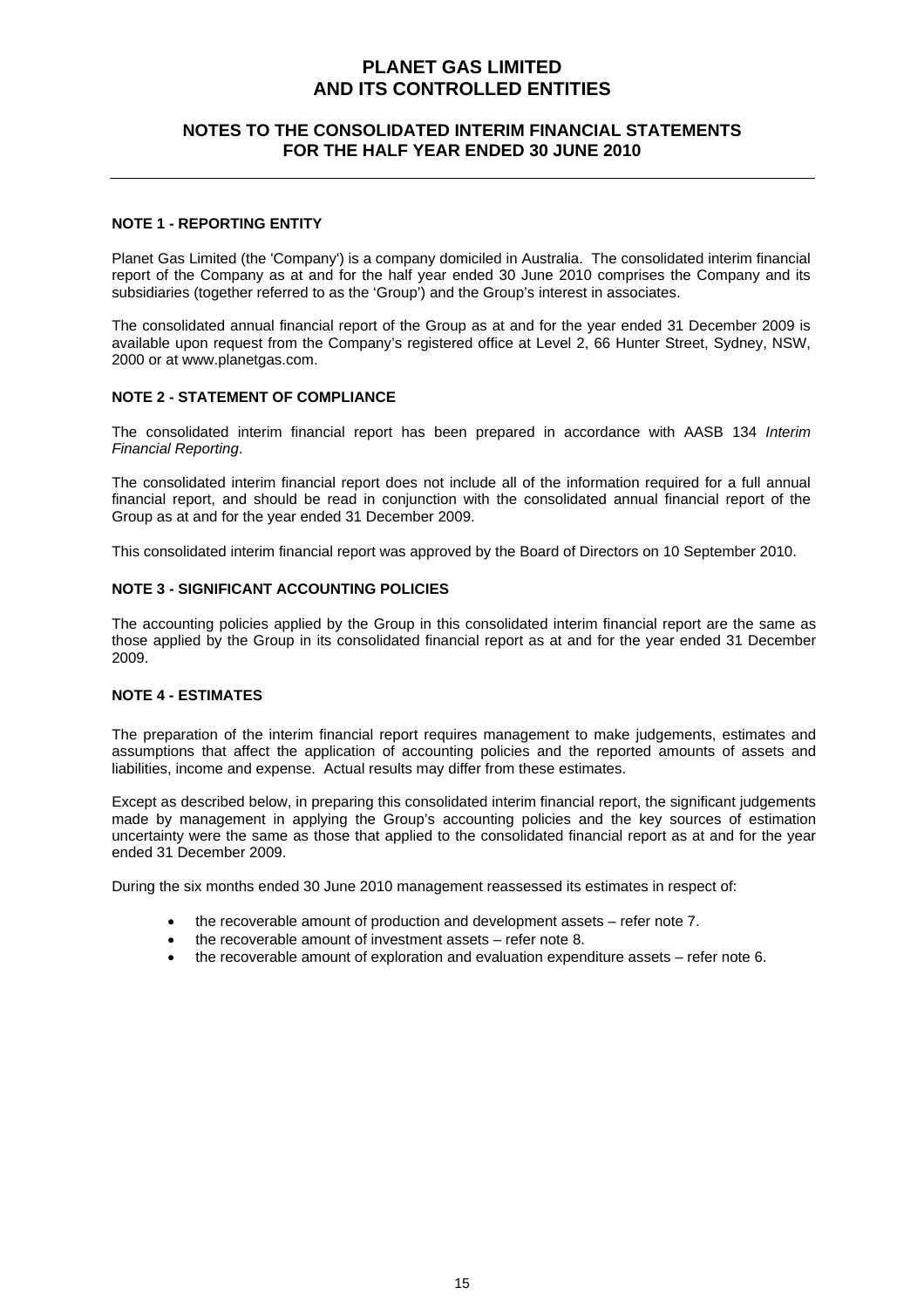# **NOTES TO THE CONSOLIDATED INTERIM FINANCIAL STATEMENTS FOR THE HALF YEAR ENDED 30 JUNE 2010**

|                                                        | <b>Consolidated</b>   |                           |  |
|--------------------------------------------------------|-----------------------|---------------------------|--|
|                                                        | 30 June<br>2010<br>\$ | 30 June<br>2009<br>\$     |  |
| <b>NOTE 5 - LOSS PER SHARE</b>                         |                       |                           |  |
| Basic loss per share has been calculated using:        |                       |                           |  |
| Loss for the period                                    | 2,996,716             | 5,066,992                 |  |
| Weighted average number of ordinary shares             | 429,093,192           | 203,539,815               |  |
| There are no dilutive potential ordinary shares.       |                       |                           |  |
|                                                        | <b>Consolidated</b>   |                           |  |
|                                                        | 30 June<br>2010<br>\$ | 31 December<br>2009<br>\$ |  |
| <b>NOTE 6 - EXPLORATION AND EVALUATION EXPENDITURE</b> |                       |                           |  |
| <b>Gradient Energy</b>                                 | 3,943,478             | 3,655,259                 |  |
| Other                                                  | 16,176                | 1,980                     |  |

The ultimate recoupment of these costs is dependent on the successful development and commercial exploitation, or alternatively sale of the respective areas of interest.

3,959,654 3,657,239

## **NOTE 7 - WRITE OFF - DEVELOPMENT AND PRODUCTION ASSETS**

At 30 June 2010 the directors assessed the recoverability of development and production assets in the USA. Due to inherent uncertainty over the ultimate recovery of development and production assets in respect to the Esponda project, Oriva Federal project and Oriva Throne project, the Group as in prior periods has impaired all development and production assets, until such time as there is conclusive evidence the impairment has reversed.

During the half year the directors have written off \$358,181 (30 June 2009 \$4,116,752) of additional expenditure on these projects.

|                                                         | <b>Consolidated</b>  |                           |  |
|---------------------------------------------------------|----------------------|---------------------------|--|
|                                                         | 30 June<br>2010<br>S | 31 December<br>2009<br>\$ |  |
| <b>NOTE 8 - INVESTMENTS - AVAILABLE FOR SALE ASSETS</b> |                      |                           |  |
| Investment in Greenpower Energy Limited                 | 687.500              | 1,125,000                 |  |
| Investment in Callabonna Uranium Ltd                    | 1,555,096            | 2,764,800                 |  |
|                                                         | 2,242,596            | 3,889,800                 |  |

The Company holds 12,500,000 shares in Greenpower Energy Limited. At 30 June 2010 the Directors compared the carrying value of the investment to market value and recorded an impairment loss of \$437,500 (30 June 2009 - \$250,000). This was based on a closing share price of 5.5 cents for Greenpower Energy Limited shares at 30 June 2010. (The closing share price for Greenpower Energy Limited shares was 10 cents at 30 June 2009).

The Company holds 172,800,000 shares in Callabonna Uranium Ltd (Callabonna). At 30 June 2010 the Directors compared the carrying value of the investment in Callabonna to market value and recorded an impairment loss of \$1,209,700. This was based on a closing share price of \$0.009 for Callabonna shares at 30 June 2010.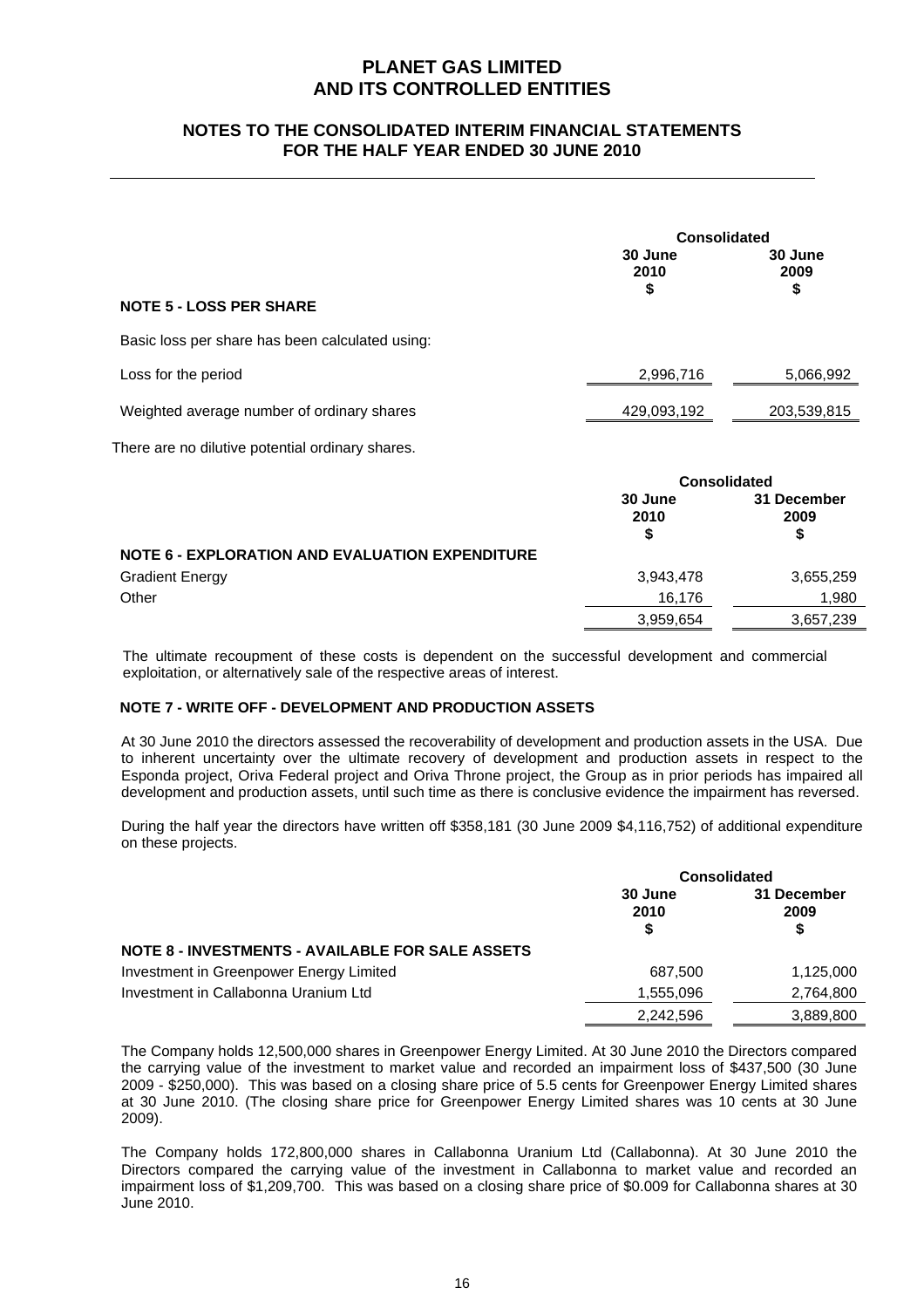# **NOTES TO THE CONSOLIDATED INTERIM FINANCIAL STATEMENTS FOR THE HALF YEAR ENDED 30 JUNE 2010**

|                              |                       | <b>Consolidated</b>       |  |  |
|------------------------------|-----------------------|---------------------------|--|--|
|                              | 30 June<br>2010<br>\$ | 31 December<br>2009<br>\$ |  |  |
| <b>NOTE 9 - OTHER ASSETS</b> |                       |                           |  |  |
| <b>Other current assets</b>  |                       |                           |  |  |
| Prepayments                  | 168,179               | 321,974                   |  |  |
| Security deposits            | 507,135               | $\overline{\phantom{0}}$  |  |  |
|                              | 675,314               | 321,974                   |  |  |
| Other non current assets     |                       |                           |  |  |
| Deposit paid                 | 165,121               | 353,573                   |  |  |
|                              | 165,121               | 353,573                   |  |  |
|                              |                       |                           |  |  |
|                              | Consolidated          |                           |  |  |

|                                                                                  | <b>Consolidated</b> |                          |  |
|----------------------------------------------------------------------------------|---------------------|--------------------------|--|
|                                                                                  | 30 June<br>2010     | 31 December<br>2009<br>S |  |
| <b>NOTE 10 - ISSUED CAPITAL</b>                                                  |                     |                          |  |
| Fully paid ordinary shares<br>493,853,305 (31 December 2009 - 493,853,305) fully |                     |                          |  |
| paid ordinary shares                                                             | 48,665,284          | 48,665,284               |  |

Fully paid ordinary shares carry one vote per share and carry the right to dividends.

No shares were issued during the half year ended 30 June 2010.

## **NOTE 11 - FINANCIAL REPORTING BY SEGMENTS**

The Group has two reportable segments, as described below.

- Oil and Gas production and sale.
- Exploration and evaluation exploration and evaluation activities of the Group.

Operating segments have been determined based on the analysis provided in the reports reviewed by the senior management team in assessing performance and determining strategy.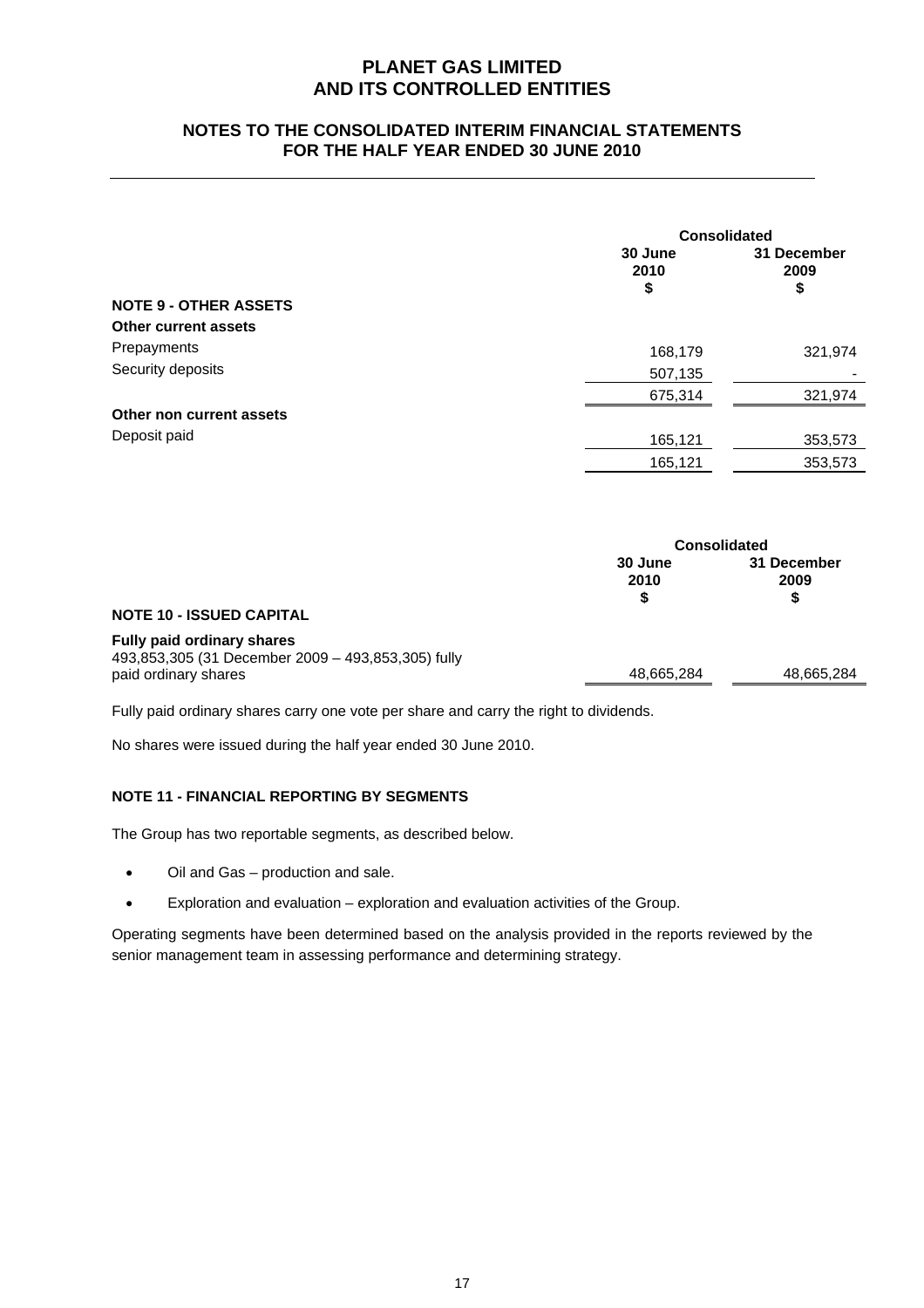# **NOTES TO THE CONSOLIDATED INTERIM FINANCIAL STATEMENTS FOR THE HALF YEAR ENDED 30 JUNE 2010**

# **NOTE 11 - FINANCIAL REPORTING BY SEGMENTS (continued)**

| <b>Operating Segments</b>    | <b>Oil and Gas</b> | <b>Exploration and</b><br>evaluation | Reconciling<br>balances        | <b>Total</b> |
|------------------------------|--------------------|--------------------------------------|--------------------------------|--------------|
|                              | \$                 | \$                                   | \$                             | \$           |
| 30 June 2010                 |                    |                                      |                                |              |
| Revenue - external           | 1,633              |                                      |                                | 1,633        |
| Finance income               | 245,036            |                                      | 211,062                        | 456,098      |
|                              | 246,669            |                                      | 211,062                        | 457,731      |
| <b>Segment expenses</b>      | 592,425            | 641,033                              | 2,220,989                      | 3,454,447    |
| <b>Segment result</b>        | (345,756)          | (641,033)                            | (2,009,927)                    | (2,996,716)  |
| <b>Segment assets</b>        | 607,025            | 4,368,012                            | 10,482,493                     | 15,457,530   |
| <b>Segment liabilities</b>   | 338,050            | 37,312                               | 178,817                        | 554,179      |
| Other material items in 2010 |                    |                                      |                                |              |
| Write down/impairment losses | 358,181            |                                      | 1,647,200                      | 2,005,381    |
| Finance expense              | 204,615            |                                      |                                | 204,615      |
| <b>Operating Segments</b>    | Oil and Gas        | <b>Exploration and</b><br>evaluation | <b>Reconciling</b><br>balances | <b>Total</b> |
|                              | \$                 | \$                                   | \$                             | \$           |
| 30 June 2009                 |                    |                                      |                                |              |
| Revenue – external           | 88,690             |                                      |                                | 88,690       |
| Share of loss in associate   |                    |                                      | (118, 894)                     | (118, 894)   |
| Finance income               |                    |                                      | 4,546                          | 4,546        |
|                              | 88,690             |                                      | (114, 348)                     | (25, 658)    |
| <b>Segment expenses</b>      | 4,420,547          |                                      | 620,787                        | 5,041,334    |
| <b>Segment result</b>        | (4, 331, 857)      |                                      | (735, 135)                     | (5,066,992)  |
| <b>Segment assets</b>        | 341,083            |                                      | 3,365,138                      | 3,706,221    |
| <b>Segment liabilities</b>   | 211,423            | $\blacksquare$                       | 2,915,205                      | 3,126,628    |
| Other material items in 2009 |                    |                                      |                                |              |
| Write down/impairment losses | 4,116,752          |                                      | 250,000                        | 4,366,752    |
| Amortisation                 | 87,605             |                                      |                                | 87,605       |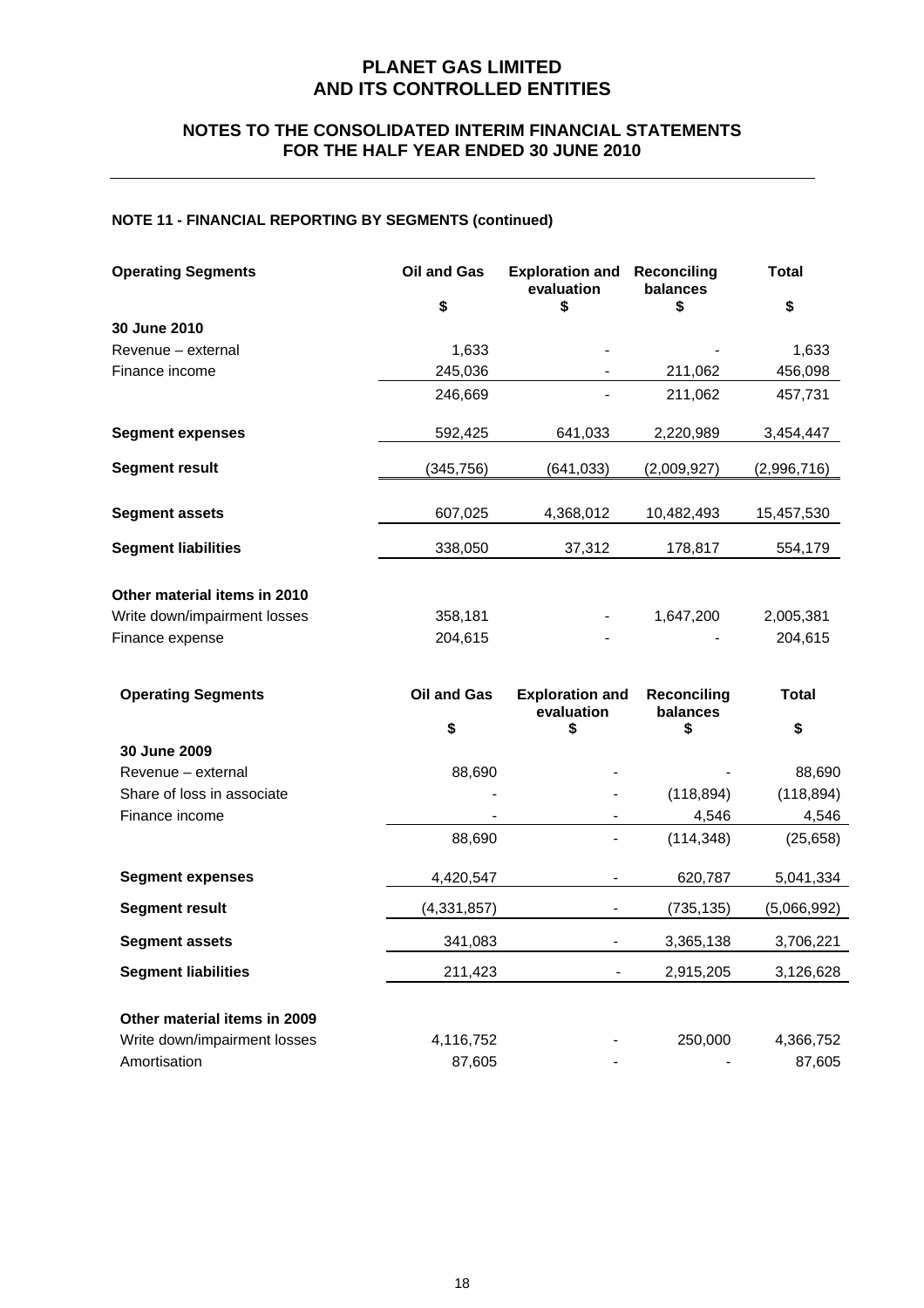# **NOTES TO THE CONSOLIDATED INTERIM FINANCIAL STATEMENTS FOR THE HALF YEAR ENDED 30 JUNE 2010**

## **NOTE 12 - CONTROLLED ENTITIES**

*Parent Entity*  Planet Gas Limited, a listed public company, incorporated in Australia.

*Wholly-Owned Controlled Entities*  Planet Gas USA, Inc, incorporated in the United States of America. Planet Gas Properties LLC, incorporated in the United States of America. Planet Gas Resources LLC, incorporated in the United States of America. Gradient Energy Ltd, incorporated in Australia. Planet Cooper Basin Pty Ltd, incorporated in Australia. Planet Gas and CBM Pty Ltd, incorporated in Australia in August 2010.

### **NOTE 13 - SHARE BASED PAYMENTS**

During the six months ended 30 June 2010, the Company issued 8,000,000 options with a fair value of \$462,400 as part remuneration for consultancy services rendered to the Company. As at 30 June 2010, \$306,741 of this value has being capitalised in exploration and evaluation expenditure.

The fair value of the options at grant date was determined based on the Black-Scholes formula. The model inputs for those options issued during the period, were the Company's share price of \$0.132 at the grant date, a volatility factor of 79.94% based on historic share price performance and a risk free interest rate of 5.28% based on the 10 year government bond rate.

### **NOTE 14 - SUBSEQUENT EVENTS**

### **NSW CBM Projects**

Subsequent to the end of the half year, the Company has agreed to a 50% farm-in and operatorship of three highly prospective and well situated NSW petroleum exploration licences.

The agreement with Leichhardt Resources Pty Ltd covers a tenement portfolio of 5,579 km<sup>2</sup> at Bylong (PEL 468) and Shoalhaven (PEL 469) in the Sydney Basin, and at Mooki (PEL 470) in the Gunnedah Basin.

All three licences are regarded as highly prospective for CBM and natural gas resources, as well as having potential for conventional and shale gas resources.

The Company, through its wholly owned subsidiary Planet Gas & CBM Pty Ltd will earn up to 50% in each project, via an agreed work program, and immediately assumes the role of operator of the PELs.

In the Sydney Basin tenements, the Company plans to target any CBM resources hosted by the geological sequences of the Illawarra Coal Measures (or equivalent) and the Shoalhaven Groups. Such resources could potentially deliver natural gas production for electrical power generation and gas reticulation to serve Sydney's rapidly expanding electrical and energy demands.

The Gunnedah Basin tenement is adjacent to the Eastern Star Gas CBM gas development project, and the Company will be targeting the Maules Creek coals.

The farm-in agreement requires no upfront payments by the Company. The estimated minimum expenditure for the technical works, or in ground costs, by the Company over the 3 year life of the farm-ins is \$15,880,000. Each area will be the subject of a three phase farm-in process, commencing with a 60 day due diligence period.

The Company retains the right during the course of Phase 1 due diligence period to elect not to proceed on any, or all of the farm-ins. Similarly the Company can elect not to proceed on any, or all of the farm-ins upon completion of Phase 2 or during the course of Phase 3.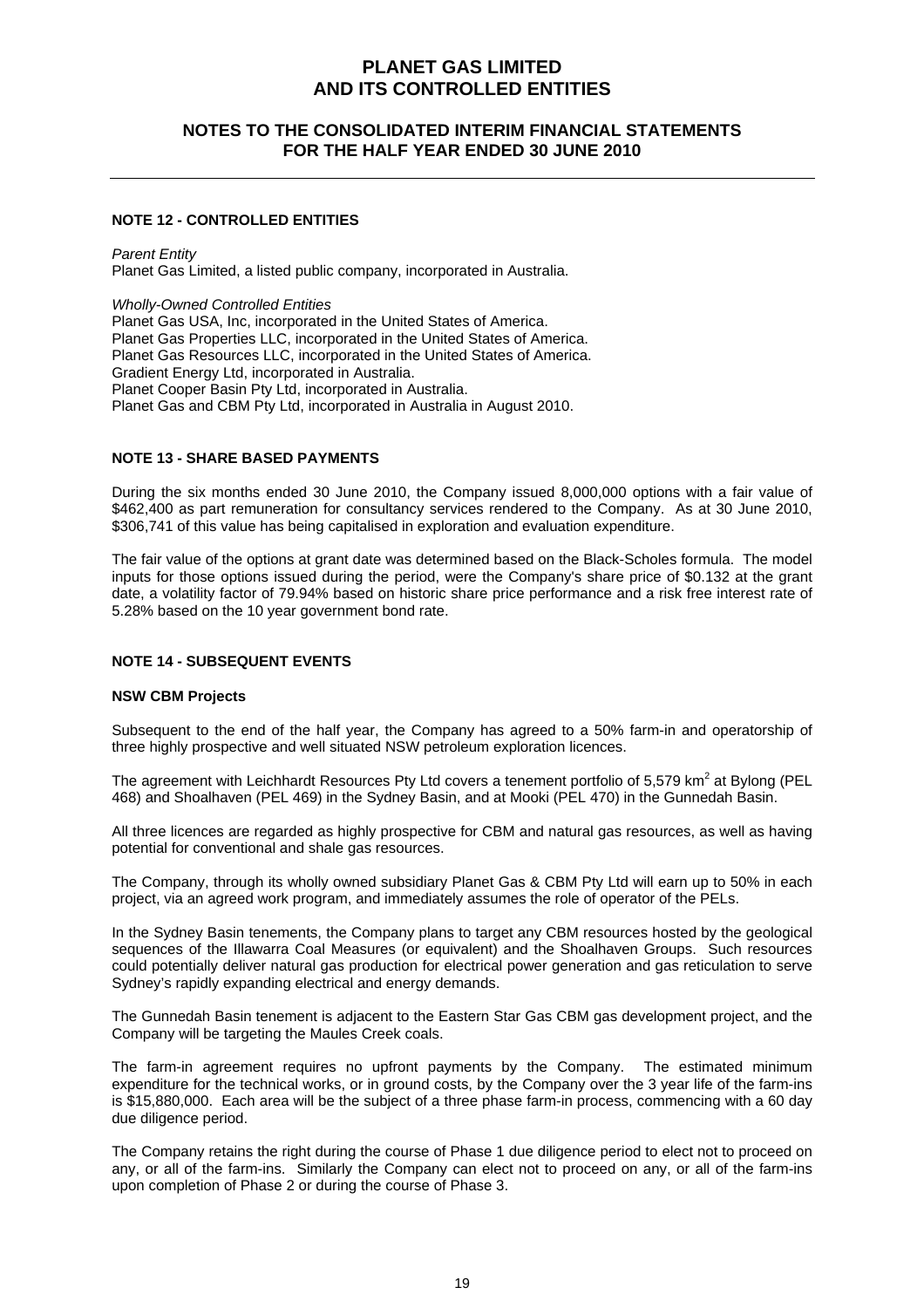# **NOTES TO THE CONSOLIDATED INTERIM FINANCIAL STATEMENTS FOR THE HALF YEAR ENDED 30 JUNE 2010**

The three farm-ins, whilst separate, have been designed so that they can be run concurrently, in order to reduce overall overheads, management costs, and more importantly to manage rig and equipment availability and scheduling, plant and personnel, over the three petroleum licences during the course of the field activities.

These farm-ins represent a significant next step in the Company's growth of a 'population/infrastructure advantaged' strategic portfolio of, natural gas, oil and CBM projects in eastern Australia.

## **PEL 468 Bylong**

Bylong (PEL 468) covers some 1,736 km² and is located on the boundary of the Gunnedah Basin and Sydney (Hunter Coalfield) Basins and is 300 kilometres northwest of Sydney and approximately equidistance to the regional centres of Dubbo, Tamworth and Newcastle.

To date, some 48 drillholes, mostly NSW Government commissioned for open pit and shallow underground mining studies, have been identified in the public domain within the area, and a number of oil and gas exploration wells have been drilled within close proximity to the margins of this licence. These holes intersected the Late Permian Black Jack Formation/Wittingham Coal Measures (Illawarra equivalent) at depths ranging from subcrop to 800 metres. Drilling of these coal seams in adjacent areas has indicated a coal thickness of these coals of up to 90 metres, with gas contents ranging up to 8 m<sup>3</sup>/tonne.

### **PEL 469 Shoalhaven**

Shoalhaven (PEL 469) covers some 3,173 km² in the Southern Coalfield of the Sydney Basin. The project is approximately 80 kilometres south of Sydney and adjacent to the operating AGL (PEL 2) tenement. A major regional pipeline linking Sydney Gas to Canberra and Victoria passes through the prospect and the proposed 40TJ/day Rosalind Park Gas Plant is less than 40 kilometres from the prospect.

Prospective for CBM gas resources are the Illawarra coals which range up to 15 metres thick for the Clyde Coal Measures and more than 25 metres thick for the Illawarra Coal Measures. The Illawarra Coal Measures contain 11 named coal seams including four main prospective target seams, those being the Bulli, Balgownie, Wongawilli and Tongarra Seams. Coal vitrinite reflectance data for these seams average 1.2 and historical mine gas data indicates gas contents of 10 to 16 m<sup>3</sup>/tonne. There are a number of existing drill holes and seismic lines within the licence.

### **PEL 470 Mooki**

Mooki (PEL 470) covers some 670 km² and is located between the regional centres of Moree and Narrabri and less than 100 kilometres from the Wilga Park Gas Fired Power Station. The proposed Wullumbilla-Newcastle pipeline development from Roma Gas Fields to Newcastle runs through the area, providing numerous options for future gas offtake.

The project is located in the Northern Gunnedah Basin. The eastern boundary of the prospect is adjacent to the Hunter-Mooki Fault, a regional structure active throughout deposition of the coal measures and a depo-centre for thick accumulations of coal bearing sediments. Drilling in the area has intersected net coal thicknesses of between 15 to 20 metres from the early-mid Permian Black Jack/Maules Creek Formations, and CBM gas contents of up to 10 m<sup>3</sup>/tonne, which are highly prospective for CBM gas resources.

## **Issue of options**

On 18 August 2010 the Company announced the issue of 8.5 million options granted in accordance with the Company's Planet Gas Executive Option Plan as follows:

- the exercise price is 13.2 cents;
- the options have an expiry date 20 August 2014;
- half of the options vest immediately and the other half vest on 6 September 2011 unless they are terminated earlier in accordance with the terms of the plan;
- the fair value of the options has not been determined as at the date of this report.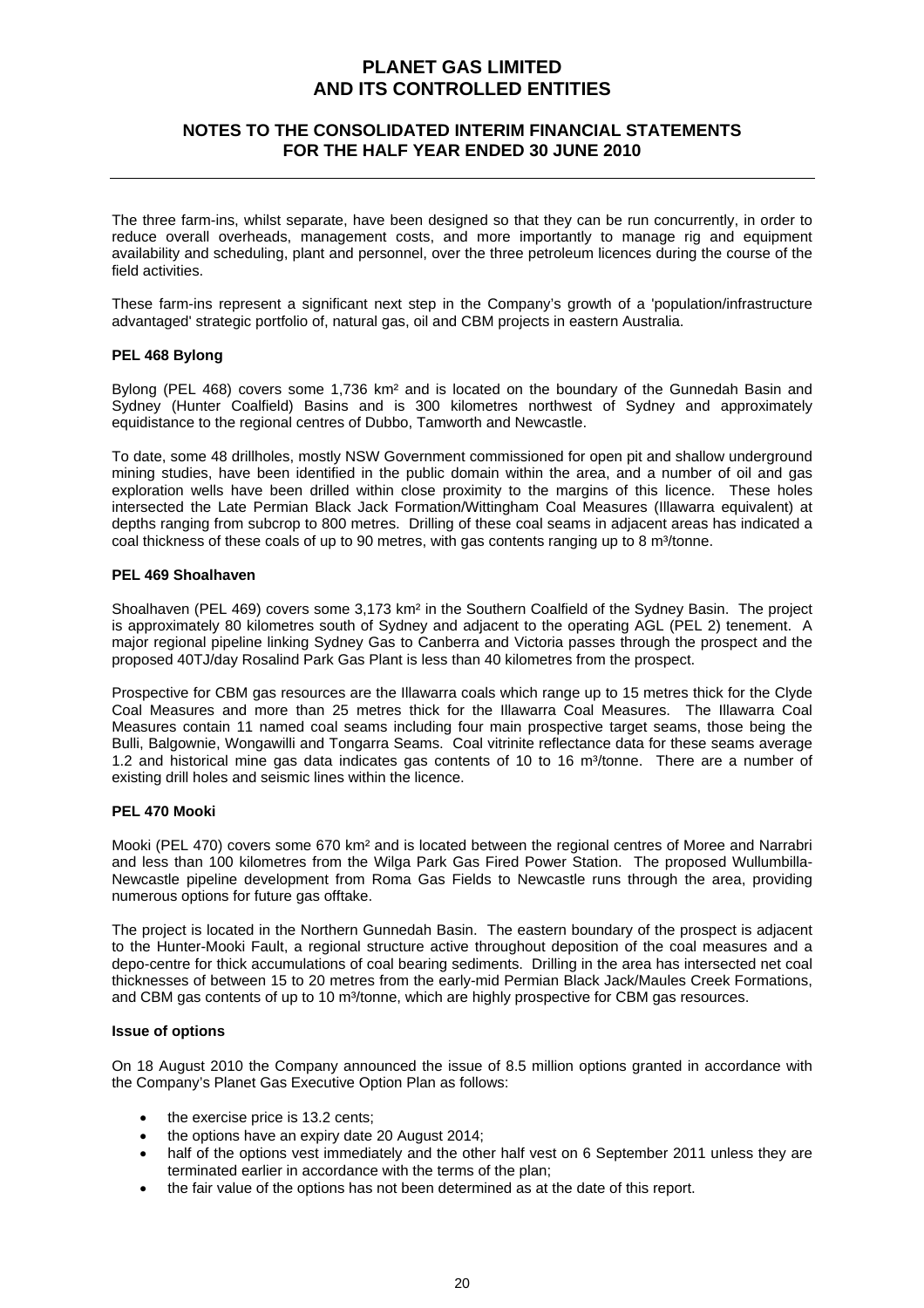# **NOTES TO THE CONSOLIDATED INTERIM FINANCIAL STATEMENTS FOR THE HALF YEAR ENDED 30 JUNE 2010**

## **Appointment of Chief Operating Officer**

Mr Ian Halstead formerly of Pan Orient Energy Corporation, and Cairn Energy PLC, was appointed as Chief Operating Officer of Planet Gas Limited, effective 1 July 2010. Mr Halstead's oil and gas experience spans 28 years and includes the implementation of a number of significant international exploration and development projects both on and offshore.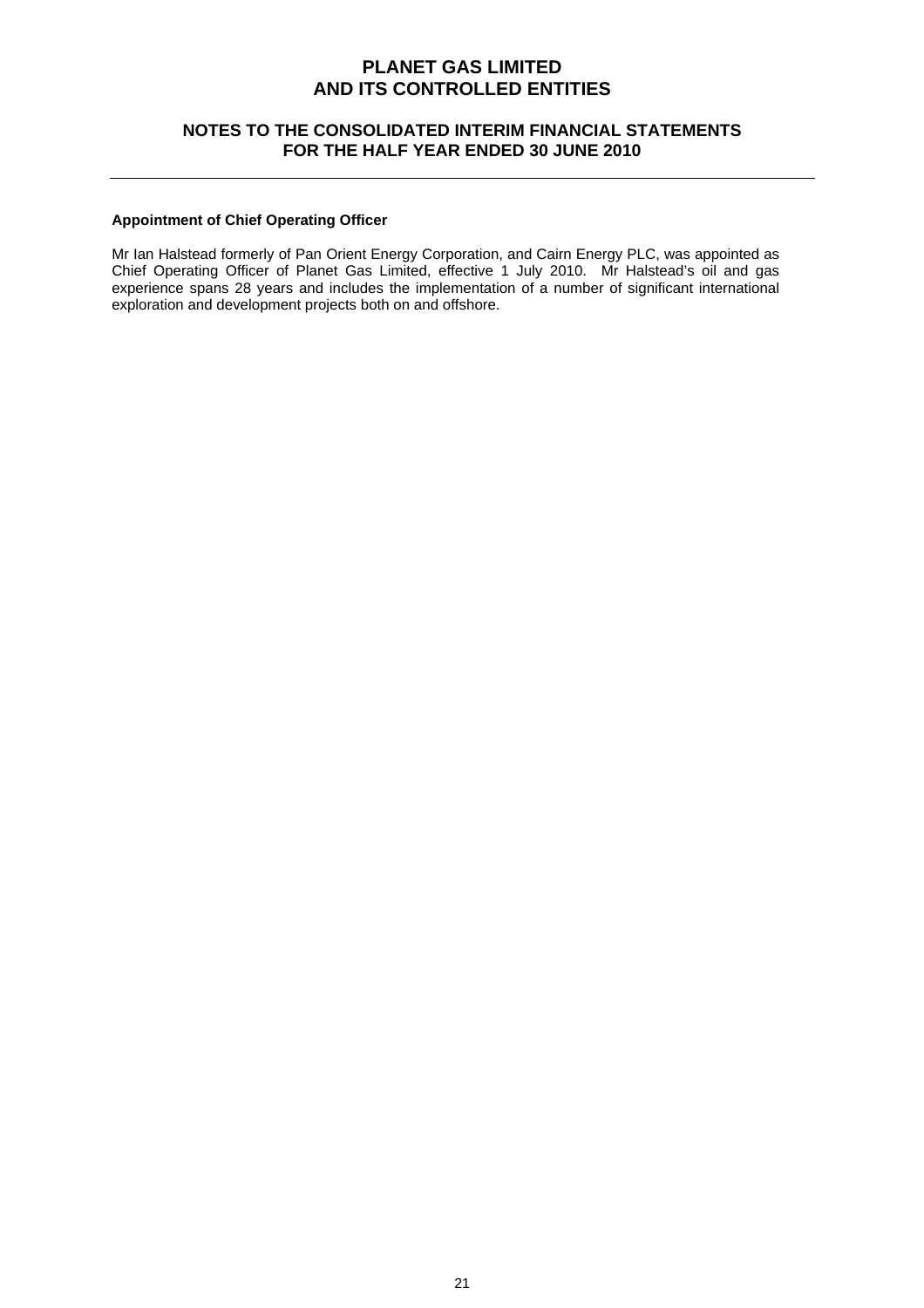# **DIRECTORS' DECLARATION**

In the opinion of the directors of Planet Gas Limited:

- (a) the financial statements and notes set out on pages 11 to 21, are in accordance with the Corporations Act 2001, including:
	- (i) giving a true and fair view of the Group's financial position as at 30 June 2010 and of its performance for the six month period ended on that date; and
	- (ii) complying with Australian Accounting Standard AASB 134 *Interim Financial Reporting* and the Corporations Regulations 2001; and
- (b) there are reasonable grounds to believe that the Company will be able to pay its debts as and when they become due and payable.

Signed at Sydney this 10th day of September 2010 in accordance with a resolution of the Board of Directors:

**Director Director** 

**Norman A. Seckold Peter J. Nightingale**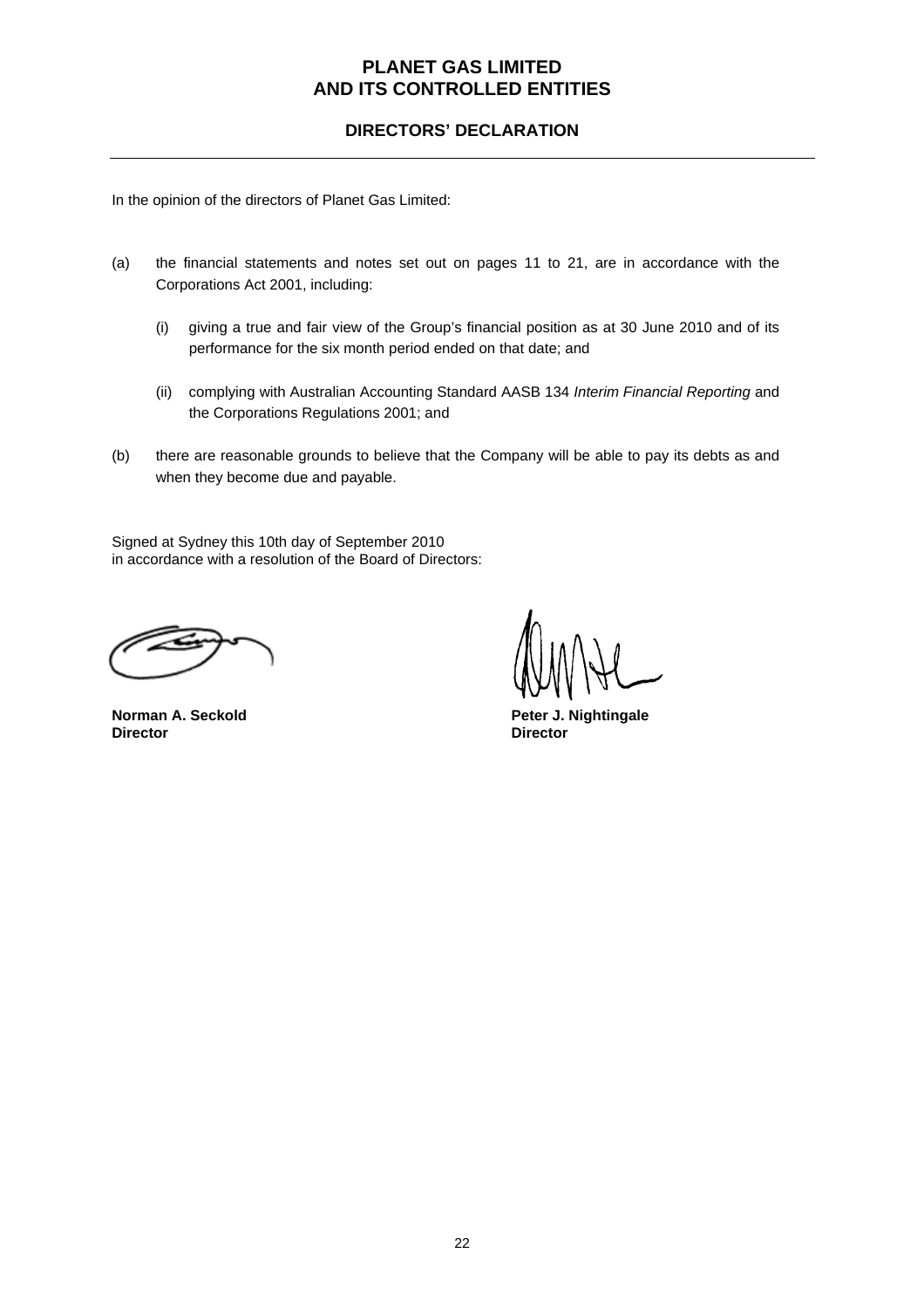

### **Independent auditor's review report to the members of Planet Gas Limited**

We have reviewed the accompanying interim financial report of Planet Gas Limited, which comprises the consolidated interim statement of financial position as at 30 June 2010, consolidated interim statement of comprehensive income, consolidated interim statement of changes in equity and consolidated interim statement of cash flows for the half year ended on that date, notes 1 to 14 comprising a summary of significant accounting policies and other explanatory information, and the directors' declaration of the Group comprising the Company and the entities it controlled at the half year's end or from time to time during the half year.

### *Directors' responsibility for the interim financial report*

The directors of the company are responsible for the preparation of the interim financial report that gives a true and fair view in accordance with Australian Accounting Standards and the Corporations Act 2001 and for such control as the directors determine is necessary to enable the preparation of the interim financial report that is free from material misstatement, whether due to fraud or error.

### *Auditor's responsibility*

Our responsibility is to express a conclusion on the interim financial report based on our review. We conducted our review in accordance with Auditing Standard on Review Engagements ASRE 2410 *Review of a Financial Report Performed by the Independent Auditor of the Entity*, in order to state whether, on the basis of the procedures described, we have become aware of any matter that makes us believe that the interim financial report is not in accordance with the Corporations Act 2001 including: giving a true and fair view of the Group's financial position as at 30 June 2010 and its performance for the half year ended on that date; and complying with Australian Accounting Standard AASB 134 *Interim Financial Reporting* and the Corporations Regulations 2001. As auditor of Planet Gas Limited, ASRE 2410 requires that we comply with the ethical requirements relevant to the audit of the annual financial report.

A review of an interim financial report consists of making enquiries, primarily of persons responsible for financial and accounting matters, and applying analytical and other review procedures. A review is substantially less in scope than an audit conducted in accordance with Australian Auditing Standards and consequently does not enable us to obtain assurance that we would become aware of all significant matters that might be identified in an audit. Accordingly, we do not express an audit opinion.

### *Independence*

In conducting our review, we have complied with the independence requirements of the Corporation Act 2001.

### *Conclusion*

Based on our review, which is not an audit, we have not become aware of any matter that makes us believe that the interim financial report of Planet Gas Limited is not in accordance with the Corporations Act 2001, including:

- a) giving a true and fair view of the Group's financial position as at 30 June 2010 and of its performance for the half year ended on that date; and
- b) complying with Australian Accounting Standard AASB 134 *Interim Financial Reporting* and the Corporations Regulations 2001.

KPMG

**KPMG** 

**Simon Crane Partner** 

Brisbane 10 September 2010